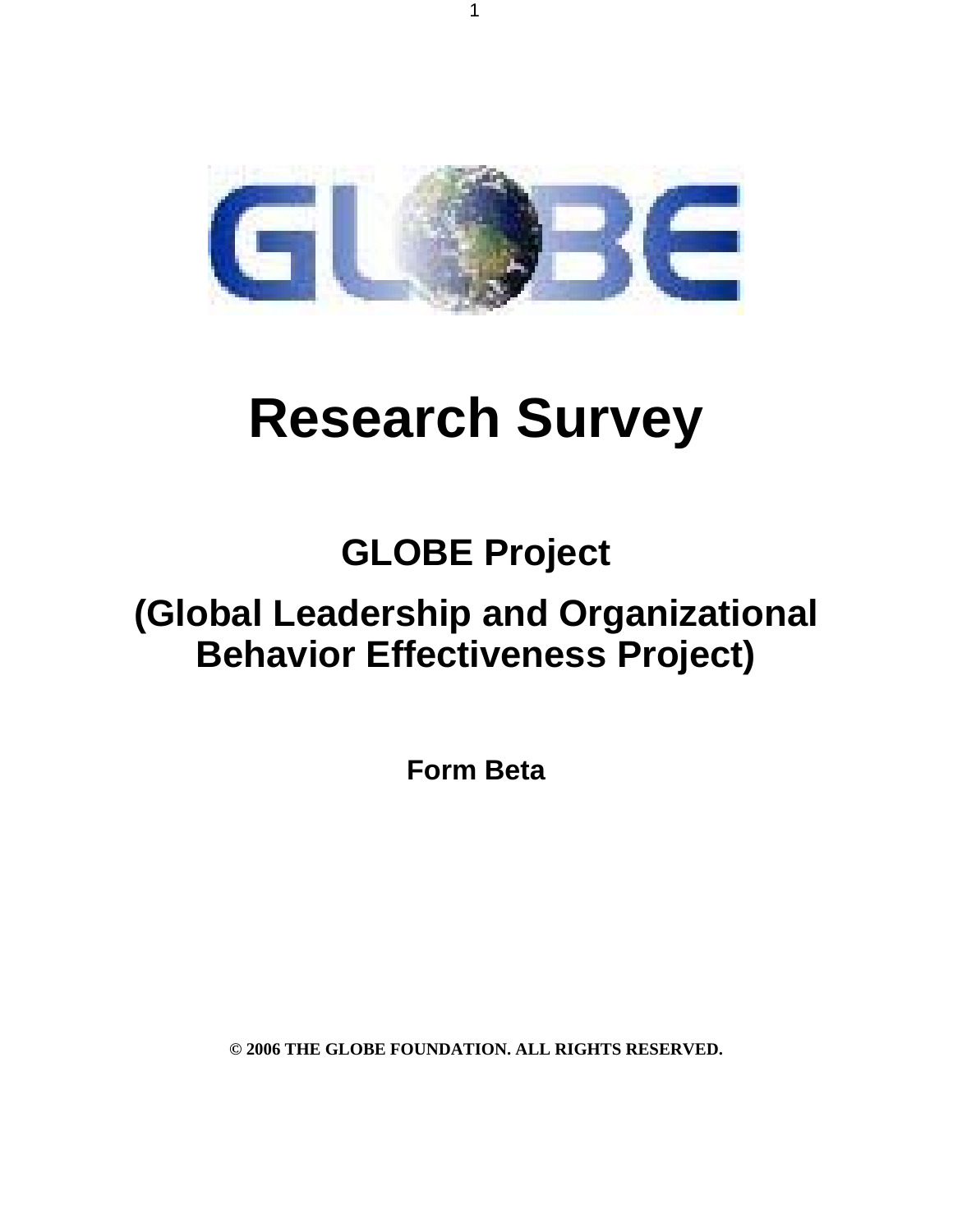### **Introduction**

The purpose of this research is to learn about national cultures, management practices, and perceptions of leadership. The questionnaire that you are asked to complete will take about one hour of your time.

The resulting information will be useful for individuals who conduct business or government relations with the countries' studies. This information may be used for classroom instruction of students and managers in universities, technological institutes, and other societies throughout the world. Hopefully, this information will be helpful to better understand business and leadership in other cultures.

In the following pages, you are asked to choose a number of statements that reflect your observations of cultural or societal practices, your beliefs, your values, or your perceptions. This is not a test, and there are no right or wrong answers. We are mainly interested in learning about the beliefs and values in your society, and how various societal and societal practices are perceived by you and the others participating in this research. Your responses will be kept completely confidential. No individual respondent will be identified to any other person or in any written form. Further, the name of your society will not be publicly released.

The purpose of this research is to learn about national cultures, management practices, and perceptions of leadership. The questionnaire that you are asked to complete will take about one hour of your time.

The resulting information will be useful for individuals who conduct business or government relations with the countries studied. This information may be used for may be used for classroom instruction of students and managers in universities, technological institutes, and other societies throughout the world. Hopefully, this information will be helpful to better understand business and leadership in other cultures.

In the following pages, you are asked to choose a number of statements that reflect your observations of cultural or societal practices, your beliefs, your values, or your perceptions. This is not a test, and there are no right or wrong answers. We are mainly interested in learning about the beliefs and values in your society, and how various societal and societal practices are perceived by you and the others participating in this research. Your responses will be kept completely confidential. No individual respondent will be identified to any other person or in any written form. Further, the name of your organization will not be publicly released.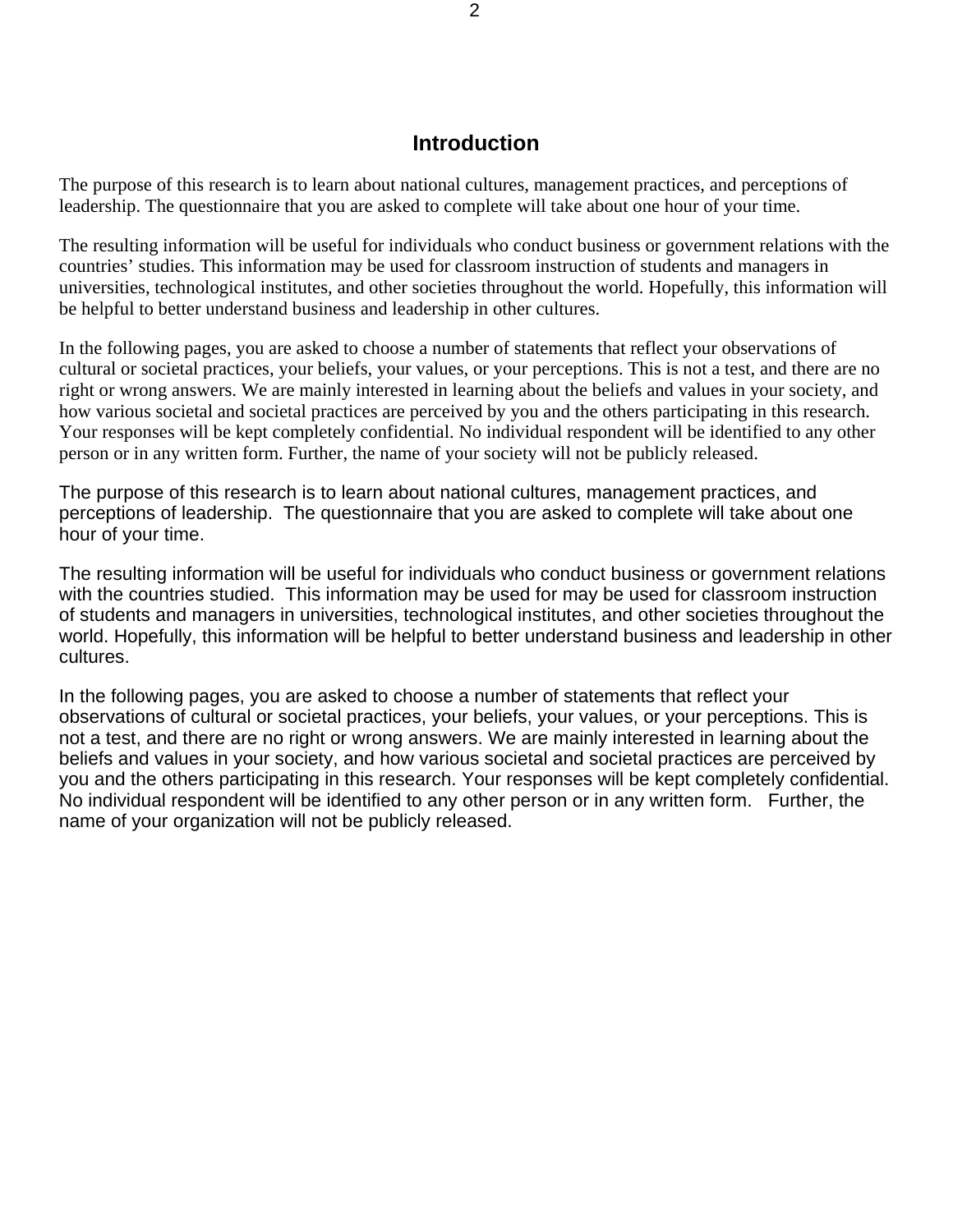### **General Instructions**

In completing this survey, you will be asked questions focusing on the society in which you live, and on your perceptions of leaders and leadership. Most people complete the survey in approximately 60 minutes.

There are five sections to this questionnaire. Sections 1 and 3 ask about your society. Sections 2 and 4 ask about leaders and leadership. Section 5 asks about you.

### **Explanation of the types of questions**

There are several different types of questions in this questionnaire. Sections 1 and 3 have questions with two different formats. An example of the first type of question is shown below.

| In this country, the weather is generally: |            |          |  |                 |  |  |
|--------------------------------------------|------------|----------|--|-----------------|--|--|
| very pleasant                              | moderately |          |  | very unpleasant |  |  |
|                                            |            | pleasant |  |                 |  |  |
|                                            |            |          |  |                 |  |  |

For a question like this, you would circle the number from 1 to 7 that is closest to your perceptions about your country. For example, if you think the weather in your country is "very pleasant," you would circle the 1. If you think the weather is not quite "very pleasant" but is better than "moderately pleasant," you could circle either the 2 or the 3, depending on whether you think the weather is closer to "very pleasant" or to "moderately pleasant."

The second type of question asks how much you agree or disagree with a particular statement. An example of this kind of question is given below.

| В. | The weather in this country is very pleasant. |  |  |               |  |          |  |  |
|----|-----------------------------------------------|--|--|---------------|--|----------|--|--|
|    | Strongly                                      |  |  | Neither agree |  | Strongly |  |  |
|    | agree                                         |  |  | nor disagree  |  | disagree |  |  |
|    |                                               |  |  |               |  |          |  |  |

For a question like this, you would circle the number from 1 to 7 that is closest to your level of agreement with the statement. For example, if you strongly agree that the weather in your country is very pleasant, you would circle the 1. If you generally agree with the statement but disagree slightly, you could circle either the 2 or the 3, depending on how strongly you agree with the statement. If you disagree with the statement, you would circle the 5, 6, or 7, depending on how much you disagree with the statement.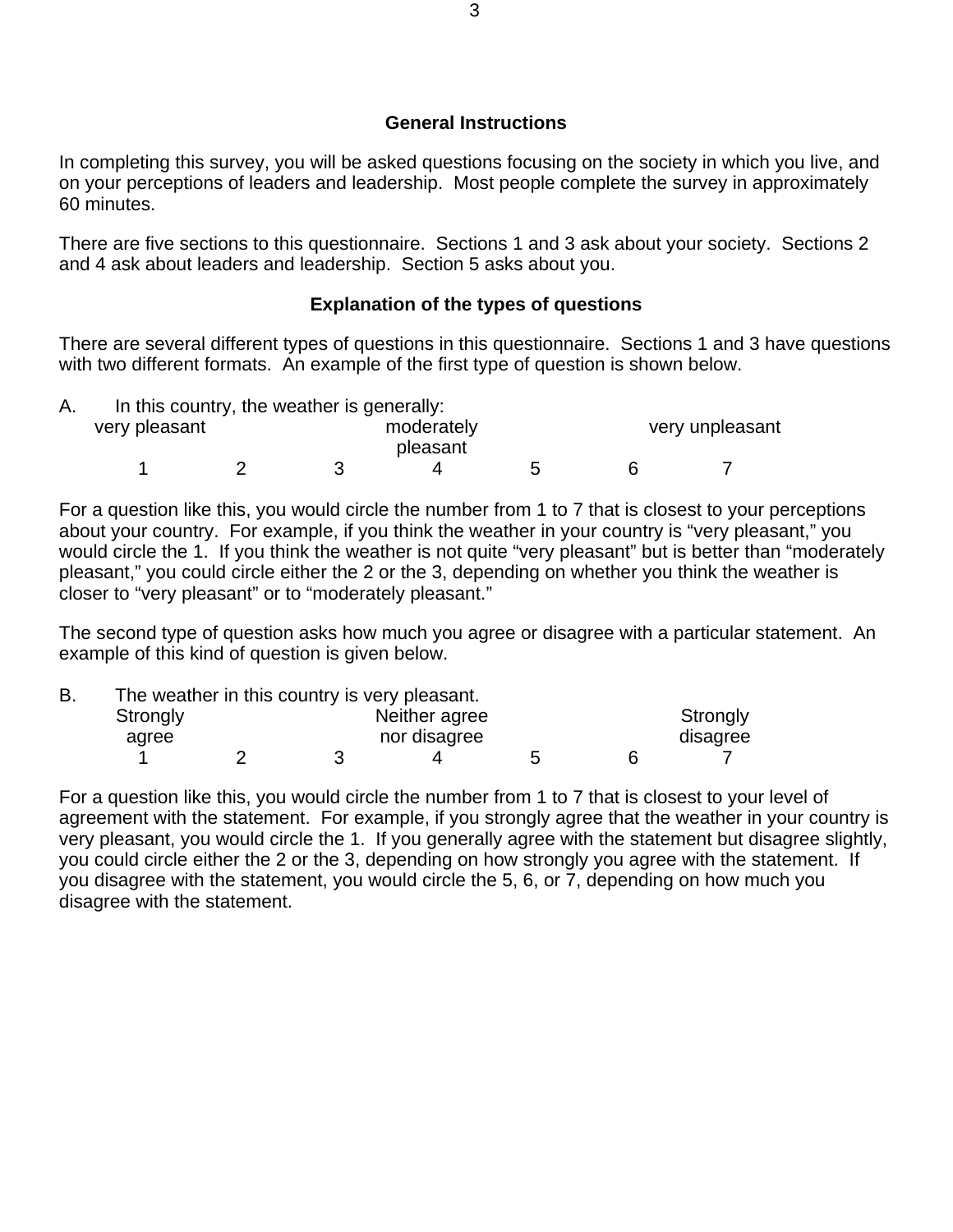Sections 2 and 4 have a different type of question. For these sections, you are given a list of behaviors and characteristics that a leader might display. You are asked to rate these behaviors and characteristics using the scale shown below. To do this, on the line next to each behavior or characteristic write the number from the scale that best describes how displaying that behavior or characteristic affects the leader's effectiveness.

### **SCALE**

**1=** This behavior or characteristic **greatly inhibits** a person from being an outstanding leader.

**2=** This behavior or characteristic **somewhat inhibits** a person from being an outstanding leader.

**3=** This behavior or characteristic **slightly inhibits** a person from being an outstanding leader.

**4=** This behavior or characteristic **has no impact** on whether a person is an outstanding leader.

**5=** This behavior or characteristic **contributes slightly** to a person being an outstanding leader. **6=** This behavior or characteristic **contributes somewhat** to a person being an outstanding leader.

**7=** This behavior or characteristic **contributes greatly** to a person being an outstanding leader.

An example is shown below. If you believed that being tall inhibited a person from being an outstanding leader, you would write 1, 2, or 3 on the line to the left of "Tall," depending on how much you thought being tall inhibited outstanding leadership. If you believed that being tall contributes to a person's being an outstanding leader, you would write 5, 6, or 7 on the line to the left of "Tall," depending on how much you thought being tall contributed to outstanding leadership. Finally, if you believed that being tall had no effect on whether a person was an outstanding leader, you would write 4 on the line to the left of "Tall."

 $A.$  Tall  $=$  Of significantly above average height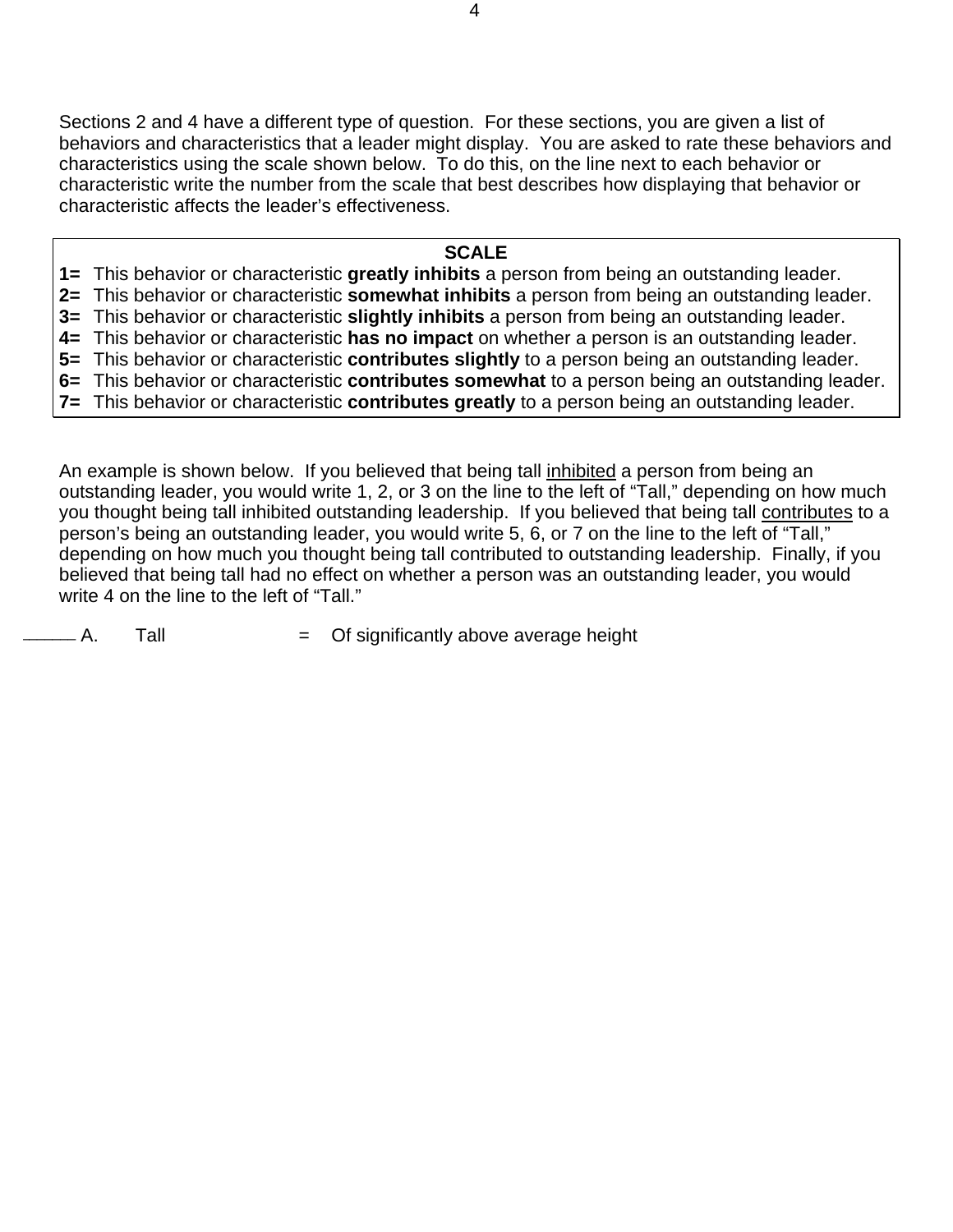### **Section 1 — The way things are in your society**

### **Instructions**

In this section, we are interested in your beliefs about the norms, values, and practices in your society. In other words, we are interested in the way your society is — not the way you think it should be.

There are no right or wrong answers, and answers don't indicate goodness or badness of the society.

Please respond to the questions by circling the number that most closely represents your observations about your society.

### **Section 1 questions begin here**

| $1 - 1.$ | In this society, orderliness and consistency are stressed, even at the<br>expense of experimentation and innovation.<br>Strongly<br>agree |                                   | Strongly<br>disagree |                   |   |   |                    |  |
|----------|-------------------------------------------------------------------------------------------------------------------------------------------|-----------------------------------|----------------------|-------------------|---|---|--------------------|--|
|          |                                                                                                                                           | $\overline{2}$                    | 3                    | nor disagree<br>4 | 5 | 6 |                    |  |
| $1 - 2.$ | In this society, people are generally:<br>aggressive                                                                                      | non-aggressive                    |                      |                   |   |   |                    |  |
|          |                                                                                                                                           | $\overline{2}$                    | 3                    | 4                 | 5 | 6 |                    |  |
| $1 - 3.$ | The way to be successful in this society is to:<br>plan ahead                                                                             | take life events<br>as they occur |                      |                   |   |   |                    |  |
|          |                                                                                                                                           | $\overline{2}$                    | 3                    | 4                 | 5 | 6 |                    |  |
| $1 - 4.$ | In this society, the accepted norm is to<br>plan for the<br>future                                                                        | accept the<br>status quo          |                      |                   |   |   |                    |  |
|          |                                                                                                                                           | $\overline{2}$                    | 3                    | 4                 | 5 | 6 |                    |  |
| $1 - 5.$ | In this society, a person's influence is based primarily on:<br>one's ability and<br>contribution to                                      |                                   |                      |                   |   |   |                    |  |
|          | the society                                                                                                                               | $\overline{2}$                    | 3                    | 4                 | 5 | 6 | 7                  |  |
| $1-6.$   | In this society, people are generally:                                                                                                    |                                   |                      |                   |   |   |                    |  |
|          | assertive                                                                                                                                 | 2                                 | 3                    | 4                 | 5 | 6 | non-assertive<br>7 |  |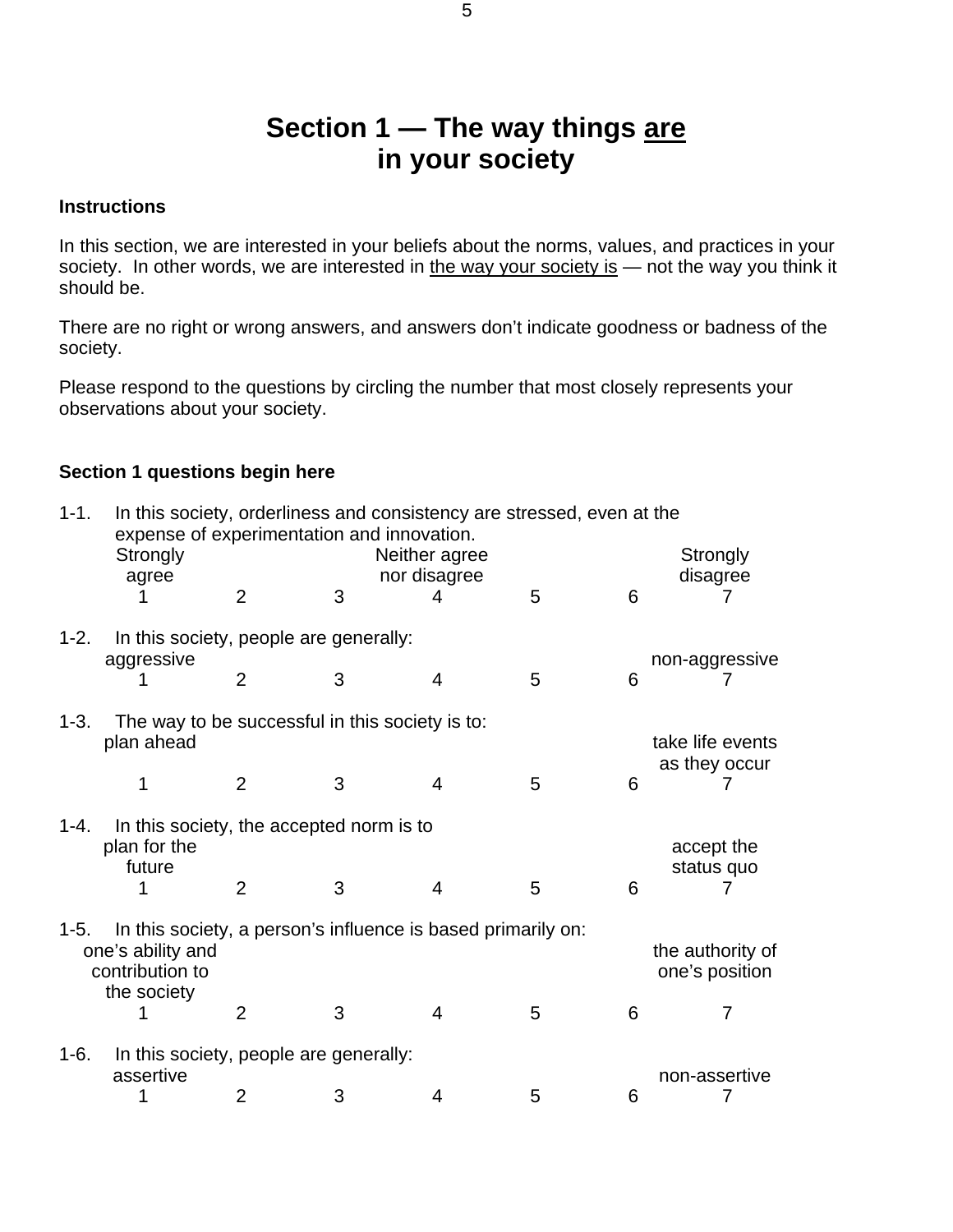| $1 - 7.$<br>In this society, leaders encourage group loyalty even if individual goals<br>suffer. |                                                                                                          |                |   |                               |   |   |                                                             |  |
|--------------------------------------------------------------------------------------------------|----------------------------------------------------------------------------------------------------------|----------------|---|-------------------------------|---|---|-------------------------------------------------------------|--|
|                                                                                                  | Strongly<br>agree                                                                                        |                |   | Neither agree<br>nor disagree |   |   | Strongly<br>disagree                                        |  |
|                                                                                                  |                                                                                                          | $\overline{2}$ | 3 | 4                             | 5 | 6 | 7                                                           |  |
| $1 - 8.$                                                                                         | In this society, social gatherings are:<br>planned well in<br>advance (2 or<br>more weeks in<br>advance) |                |   |                               |   |   | spontaneous<br>(planned less<br>than an hour in<br>advance) |  |
|                                                                                                  | 1                                                                                                        | $\overline{2}$ | 3 | $\overline{4}$                | 5 | 6 | 7                                                           |  |
| $1-9.$                                                                                           | In this society, people are generally:<br>very concerned<br>about others                                 |                |   |                               |   |   | not at all<br>concerned<br>about others                     |  |
|                                                                                                  | 1                                                                                                        | $\overline{2}$ | 3 | 4                             | 5 | 6 | 7                                                           |  |
|                                                                                                  | 1-10. In this society, people are generally:<br>dominant                                                 |                |   |                               |   |   | non-dominant                                                |  |
|                                                                                                  | 1                                                                                                        | $\overline{2}$ | 3 | $\overline{4}$                | 5 | 6 | 7                                                           |  |
| $1 - 11.$                                                                                        | In this society, children take pride in the individual accomplishments of<br>their parents.              |                |   |                               |   |   |                                                             |  |
|                                                                                                  | Strongly<br>agree                                                                                        |                |   | Neither agree<br>nor disagree |   |   | Strongly<br>disagree                                        |  |
|                                                                                                  | 1                                                                                                        | $\overline{2}$ | 3 | 4                             | 5 | 6 | 7                                                           |  |
| 1-12. The economic system in this society is designed to maximize:<br>individual<br>collective   |                                                                                                          |                |   |                               |   |   |                                                             |  |
|                                                                                                  |                                                                                                          |                |   |                               |   |   |                                                             |  |
|                                                                                                  | interests<br>1                                                                                           | 2              | 3 | 4                             | 5 | 6 | interests<br>7                                              |  |
|                                                                                                  | 1-13. In this society, followers are expected to:                                                        |                |   |                               |   |   |                                                             |  |
|                                                                                                  | obey their<br>leaders without                                                                            |                |   |                               |   |   | question their<br>leaders when in                           |  |
|                                                                                                  | question<br>1                                                                                            | $\overline{2}$ | 3 | $\overline{4}$                | 5 | 6 | disagreement<br>7                                           |  |
|                                                                                                  | 1-14. In this society, people are generally:                                                             |                |   |                               |   |   |                                                             |  |
|                                                                                                  | tough<br>1                                                                                               | $\overline{2}$ | 3 | $\overline{4}$                | 5 | 6 | tender<br>7                                                 |  |
| $1 - 15.$                                                                                        | In this society, teen-aged students are encouraged to strive for<br>continuously improved performance.   |                |   |                               |   |   |                                                             |  |
|                                                                                                  | Strongly<br>agree                                                                                        |                |   | Neither agree<br>nor disagree |   |   | Strongly<br>disagree                                        |  |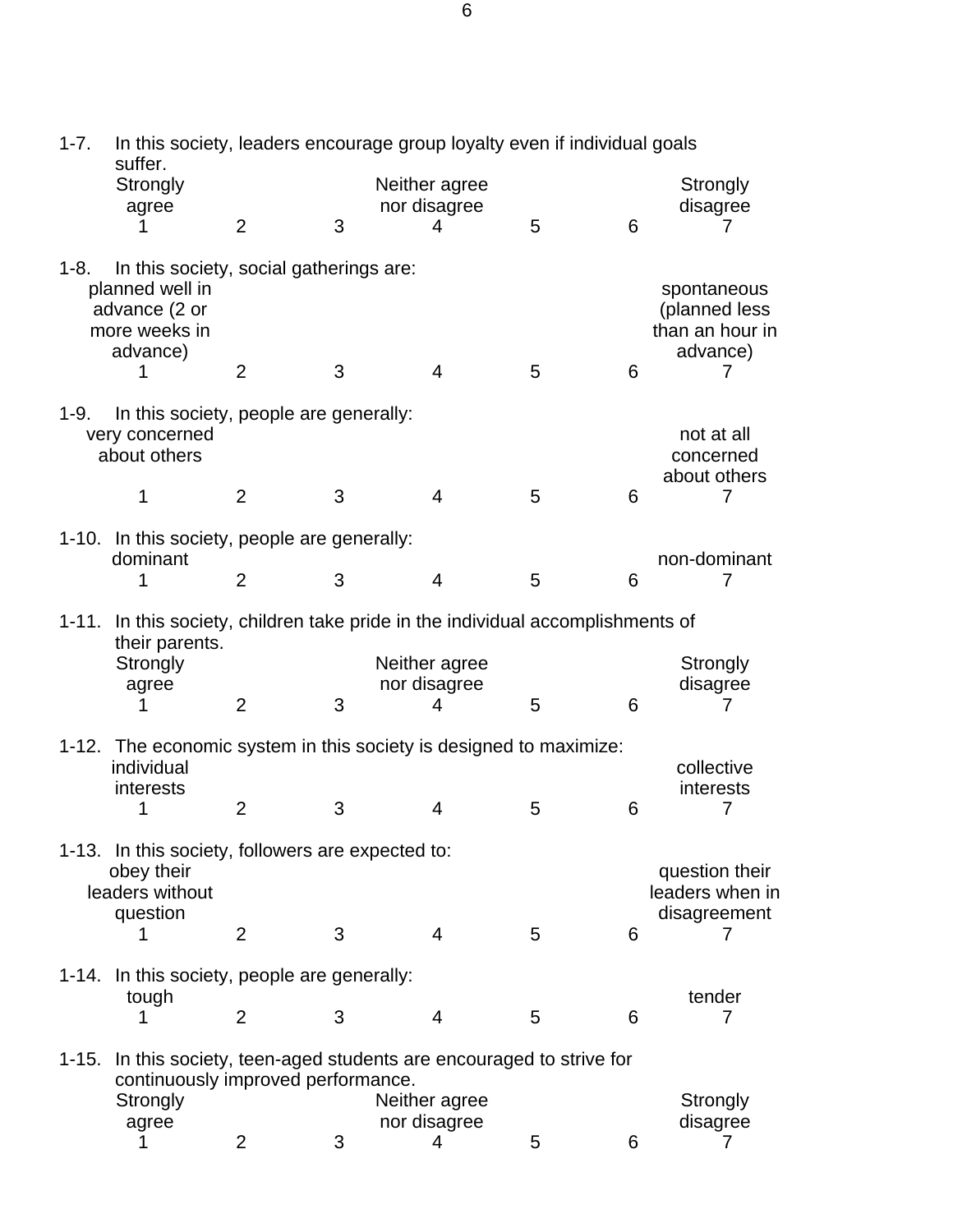|           | 1-16. In this society, most people lead highly structured lives with few<br>unexpected events.                                                                                     |                |   |                                                                                                      |   |   |                                                              |  |  |
|-----------|------------------------------------------------------------------------------------------------------------------------------------------------------------------------------------|----------------|---|------------------------------------------------------------------------------------------------------|---|---|--------------------------------------------------------------|--|--|
|           | Strongly                                                                                                                                                                           |                |   | Neither agree                                                                                        |   |   | Strongly                                                     |  |  |
|           | agree                                                                                                                                                                              |                |   | nor disagree                                                                                         |   |   | disagree                                                     |  |  |
|           |                                                                                                                                                                                    | $\overline{2}$ | 3 | 4                                                                                                    | 5 | 6 |                                                              |  |  |
| $1 - 17.$ |                                                                                                                                                                                    |                |   | In this society, boys are encouraged more than girls to attain a higher                              |   |   |                                                              |  |  |
|           | education.<br>Strongly                                                                                                                                                             |                |   | Neither agree                                                                                        |   |   | Strongly                                                     |  |  |
|           | agree                                                                                                                                                                              |                |   | nor disagree                                                                                         |   |   | disagree                                                     |  |  |
|           |                                                                                                                                                                                    | $\overline{2}$ | 3 | 4                                                                                                    | 5 | 6 | 7                                                            |  |  |
|           |                                                                                                                                                                                    |                |   |                                                                                                      |   |   |                                                              |  |  |
|           | 1-18. In this society, major rewards are based on:<br>only<br>performance<br>effectiveness                                                                                         |                |   | performance<br>effectiveness and<br>other factors (for                                               |   |   | only factors other than<br>performance<br>effectiveness (for |  |  |
|           |                                                                                                                                                                                    |                |   | example, seniority or                                                                                |   |   | example, seniority or                                        |  |  |
|           |                                                                                                                                                                                    |                |   | political connections)                                                                               |   |   | political connections)                                       |  |  |
|           | 1                                                                                                                                                                                  | $\overline{2}$ | 3 | 4                                                                                                    | 5 | 6 | 7                                                            |  |  |
|           |                                                                                                                                                                                    |                |   |                                                                                                      |   |   |                                                              |  |  |
|           | 1-19. In this society, societal requirements and instructions are spelled out in<br>detail so citizens know what they are expected to do.<br>Neither agree<br>Strongly<br>Strongly |                |   |                                                                                                      |   |   |                                                              |  |  |
|           | agree                                                                                                                                                                              |                |   | nor disagree                                                                                         |   |   | disagree                                                     |  |  |
|           | 1                                                                                                                                                                                  | $\overline{2}$ | 3 | 4                                                                                                    | 5 | 6 | 7                                                            |  |  |
|           | substantially<br>rewarded                                                                                                                                                          |                |   | 1-20. In this society, being innovative to improve performance is generally:<br>somewhat<br>rewarded |   |   | not rewarded                                                 |  |  |
|           | 1                                                                                                                                                                                  | $\overline{2}$ | 3 | 4                                                                                                    | 5 | 6 | $\overline{7}$                                               |  |  |
|           | 1-21. In this society, people are generally:                                                                                                                                       |                |   |                                                                                                      |   |   |                                                              |  |  |
|           | very sensitive<br>toward others                                                                                                                                                    |                |   |                                                                                                      |   |   | not at all<br>sensitive<br>toward others                     |  |  |
|           | 1                                                                                                                                                                                  | $\overline{2}$ | 3 | $\overline{4}$                                                                                       | 5 | 6 | 7                                                            |  |  |
| 1-22.     |                                                                                                                                                                                    |                |   | In this society, there is more emphasis on athletic programs for:                                    |   |   |                                                              |  |  |
|           | boys<br>1                                                                                                                                                                          | $\overline{2}$ | 3 | $\overline{4}$                                                                                       | 5 | 6 | girls<br>7                                                   |  |  |
|           |                                                                                                                                                                                    |                |   |                                                                                                      |   |   |                                                              |  |  |
| $1 - 23.$ | their children.                                                                                                                                                                    |                |   | In this society, parents take pride in the individual accomplishments of                             |   |   |                                                              |  |  |
|           | Strongly                                                                                                                                                                           |                |   | Neither agree                                                                                        |   |   | Strongly                                                     |  |  |
|           | agree                                                                                                                                                                              |                |   | nor disagree                                                                                         |   |   | disagree                                                     |  |  |
|           |                                                                                                                                                                                    | $\overline{2}$ | 3 | 4                                                                                                    | 5 | 6 | 7                                                            |  |  |
| 1-24.     | This society has rules or laws to cover:<br>almost all<br>situations                                                                                                               |                |   | some situations                                                                                      |   |   | very few<br>situations                                       |  |  |
|           |                                                                                                                                                                                    |                |   |                                                                                                      |   |   |                                                              |  |  |
|           | 1                                                                                                                                                                                  | 2              | 3 | 4                                                                                                    | 5 | 6 | $\overline{7}$                                               |  |  |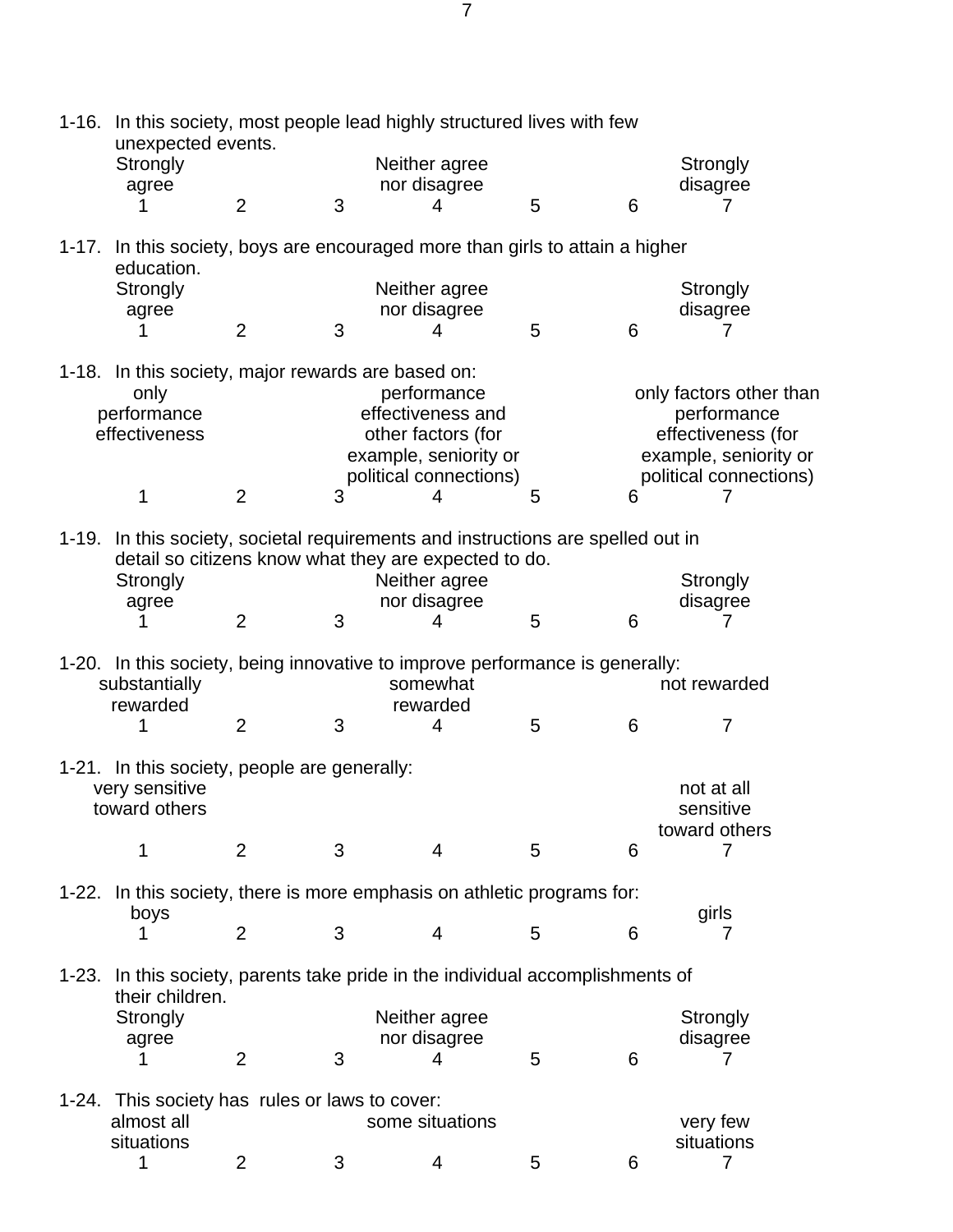|           |                                                                                                                                          | 1-25. In this society, people are generally: |   |                                    |   |   |                                                                   |  |  |
|-----------|------------------------------------------------------------------------------------------------------------------------------------------|----------------------------------------------|---|------------------------------------|---|---|-------------------------------------------------------------------|--|--|
|           | very friendly                                                                                                                            | $\overline{2}$                               | 3 | $\overline{4}$                     | 5 | 6 | very unfriendly                                                   |  |  |
|           | 1-26. In this society, people in positions of power try to:<br>increase their<br>social distance<br>from less<br>powerful<br>individuals |                                              |   |                                    |   |   | decrease their<br>social distance<br>from less<br>powerful people |  |  |
|           | 1                                                                                                                                        | $\overline{2}$                               | 3 | 4                                  | 5 | 6 | 7                                                                 |  |  |
|           | 1-27. In this society, rank and position in the hierarchy have special privileges.<br>Strongly<br>agree                                  |                                              |   | Neither agree<br>nor disagree      |   |   | Strongly<br>disagree                                              |  |  |
|           |                                                                                                                                          | 2                                            | 3 | 4                                  | 5 | 6 | 7                                                                 |  |  |
| $1 - 28.$ | In this society, aging parents generally live at home with their children.<br>Strongly<br>agree                                          | $\overline{2}$                               | 3 | Neither agree<br>nor disagree<br>4 | 5 | 6 | Strongly<br>disagree<br>7                                         |  |  |
|           |                                                                                                                                          |                                              |   |                                    |   |   |                                                                   |  |  |
|           | 1-29. In this society, being accepted by the other members of a group is very<br>important.<br>Strongly<br>agree                         | $\overline{2}$                               | 3 | Neither agree<br>nor disagree<br>4 | 5 | 6 | Strongly<br>disagree<br>7                                         |  |  |
|           | 1-30. In this society, more people:<br>live for the<br>present than live<br>for the future<br>1                                          | 2                                            | 3 | 4                                  | 5 | 6 | live for the<br>future than live<br>for the present<br>7          |  |  |
|           |                                                                                                                                          |                                              |   |                                    |   |   |                                                                   |  |  |
|           | 1-31. In this society, people place more emphasis on:<br>solving current<br>problems<br>1                                                | 2                                            | 3 | 4                                  | 5 | 6 | planning for the<br>future<br>7                                   |  |  |
|           | 1-32. In this society, people are generally:<br>very tolerant of<br>mistakes                                                             |                                              |   |                                    |   |   | not at all<br>tolerant of                                         |  |  |
|           | 1                                                                                                                                        | $\overline{2}$                               | 3 | $\overline{4}$                     | 5 | 6 | mistakes<br>7                                                     |  |  |
| $1 - 33$  | In this society, people are generally:<br>very generous                                                                                  |                                              |   |                                    |   |   | not at all                                                        |  |  |
|           | 1                                                                                                                                        | $\overline{2}$                               | 3 | 4                                  | 5 | 6 | generous<br>7                                                     |  |  |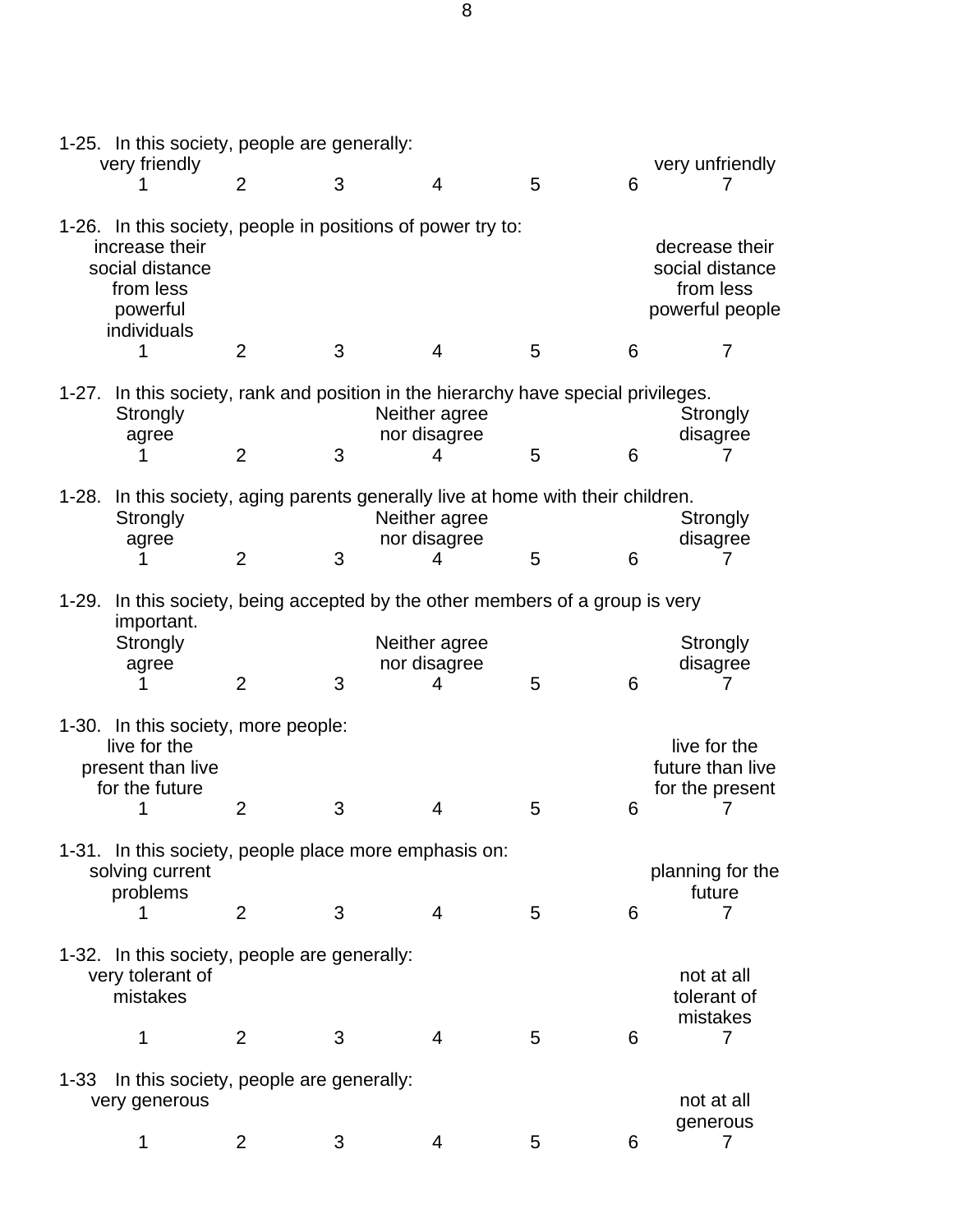|           | 1-34. In this society, power is:<br>concentrated at<br>the top                                                                          |                                                                                                                                                                                         |   |                                                                                   |   |   | shared<br>throughout the<br>society                                         |  |
|-----------|-----------------------------------------------------------------------------------------------------------------------------------------|-----------------------------------------------------------------------------------------------------------------------------------------------------------------------------------------|---|-----------------------------------------------------------------------------------|---|---|-----------------------------------------------------------------------------|--|
|           | 1                                                                                                                                       | $\overline{2}$                                                                                                                                                                          | 3 | $\overline{4}$                                                                    | 5 | 6 | 7                                                                           |  |
|           | 1-35. In this society:<br>group cohesion<br>is valued more<br>than<br>individualism<br>1                                                | 2                                                                                                                                                                                       | 3 | group cohesion<br>and<br>individualism<br>are equally<br>valued<br>$\overline{4}$ | 5 | 6 | individualism is<br>valued more<br>than group<br>cohesion<br>$\overline{7}$ |  |
| $1 - 36.$ | school.<br>Strongly<br>agree<br>1                                                                                                       | In this society, it is worse for a boy to fail in school than for a girl to fail in<br>Neither agree<br>Strongly<br>nor disagree<br>disagree<br>3<br>$\overline{2}$<br>5<br>6<br>4<br>7 |   |                                                                                   |   |   |                                                                             |  |
| $1 - 37.$ | In this society, people are generally:<br>physical                                                                                      | $\overline{2}$                                                                                                                                                                          | 3 | $\overline{4}$                                                                    | 5 | 6 | non-physical                                                                |  |
| $1 - 38.$ | In this society, who is more likely to serve in a position of high office?<br>Men<br>Men and<br>women are<br>equally likely to<br>serve |                                                                                                                                                                                         |   |                                                                                   |   |   | Women                                                                       |  |
|           | $\mathbf 1$                                                                                                                             | 2                                                                                                                                                                                       | 3 | 4                                                                                 | 5 | 6 | $\overline{7}$                                                              |  |
| $1 - 39.$ | get married.                                                                                                                            |                                                                                                                                                                                         |   | In this society, children generally live at home with their parents until they    |   |   |                                                                             |  |
|           | Strongly<br>agree<br>1                                                                                                                  | $\overline{2}$                                                                                                                                                                          | 3 | Neither agree<br>nor disagree<br>4                                                | 5 | 6 | Strongly<br>disagree<br>7                                                   |  |

**This is the end of Section 1 of the questionnaire. Please continue on to Section 2.**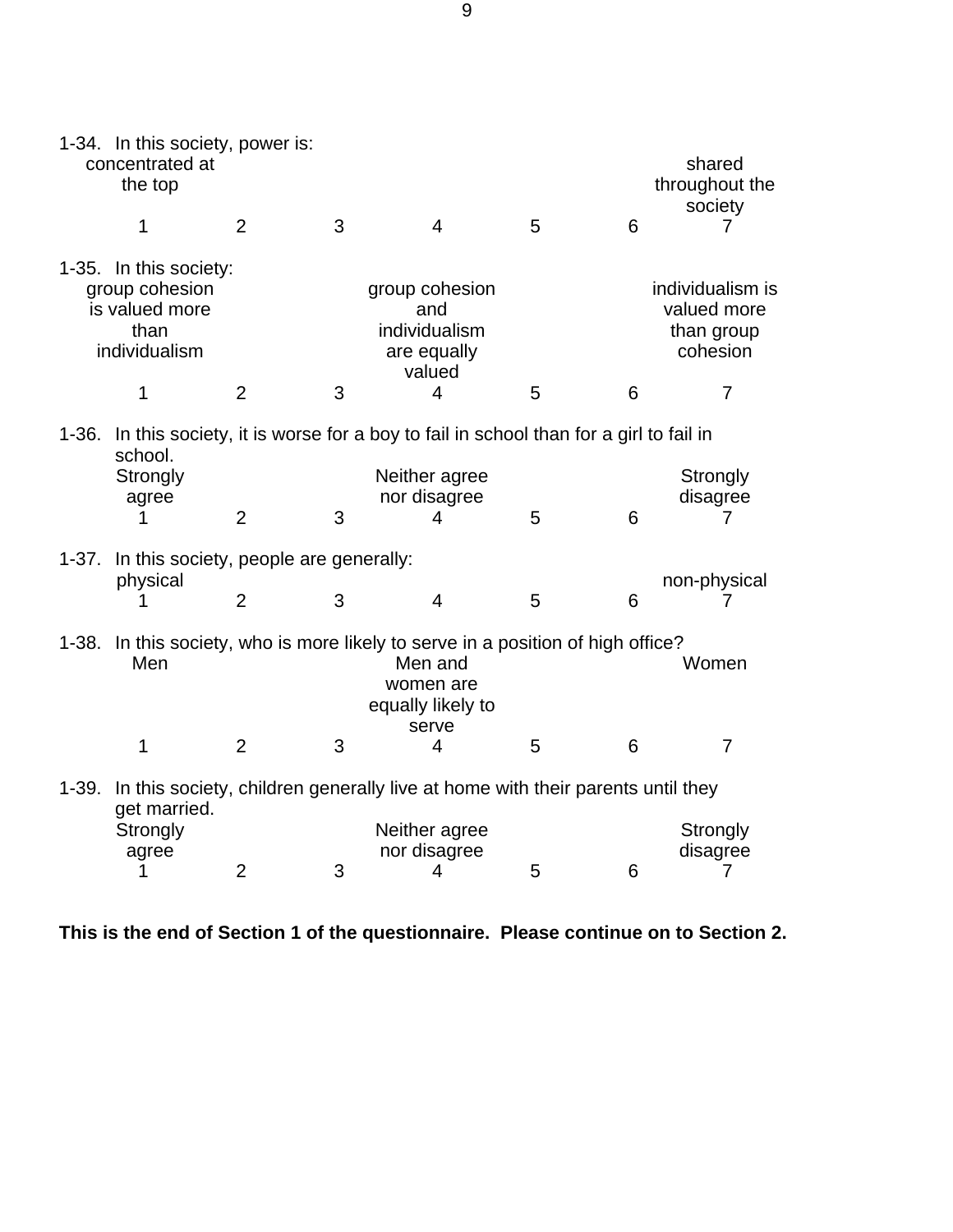### **Section 2 — Leader Behaviors**

### **Instructions**

You are probably aware of people in your organization or industry who are exceptionally skilled at motivating, influencing, or enabling you, others, or groups to contribute to the success of the organization or task.

In this country, we might call such people "outstanding leaders."

On the following pages are several behaviors and characteristics that can be used to describe leaders. Each behavior or characteristic is accompanied by a short definition to clarify its meaning.

Using the above description of outstanding leaders as a guide, rate the behaviors and characteristics on the following pages. To do this, on the line next to each behavior or characteristic write the number from the scale below that best describes how important that behavior or characteristic is for a leader to be outstanding.

### **SCALE**

**1=** This behavior or characteristic **greatly inhibits** a person from being an outstanding leader. **2=** This behavior or characteristic **somewhat inhibits** a person from being an outstanding leader. **3=** This behavior or characteristic **slightly inhibits** a person from being an outstanding leader. **4=** This behavior or characteristic **has no impact** on whether a person is an outstanding leader. **5=** This behavior or characteristic **contributes slightly** to a person being an outstanding leader. **6=** This behavior or characteristic **contributes somewhat** to a person being an outstanding leader. **7=** This behavior or characteristic **contributes greatly** to a person being an outstanding leader.

### **Section 2 questions start here.**

| $2 - 1$ | Diplomatic                | = Skilled at interpersonal relations, tactful                                              |
|---------|---------------------------|--------------------------------------------------------------------------------------------|
|         | 2-2 Evasive               | $=$ Refrains from making negative comments to<br>maintain good relationships and save face |
|         | 2-3 Mediator              | = Intervenes to solve conflicts between<br>individuals                                     |
|         | 2-4 Bossy                 | $=$ Tells subordinates what to do in a<br>commanding way                                   |
|         | 2-5 Positive              | $=$ Generally optimistic and confident                                                     |
| $2 - 6$ | Intra-group<br>competitor | Tries to exceed the performance of others in<br>$=$ his or her group                       |
|         | 2-7 Autonomous            | $=$ Acts independently, does not rely on others                                            |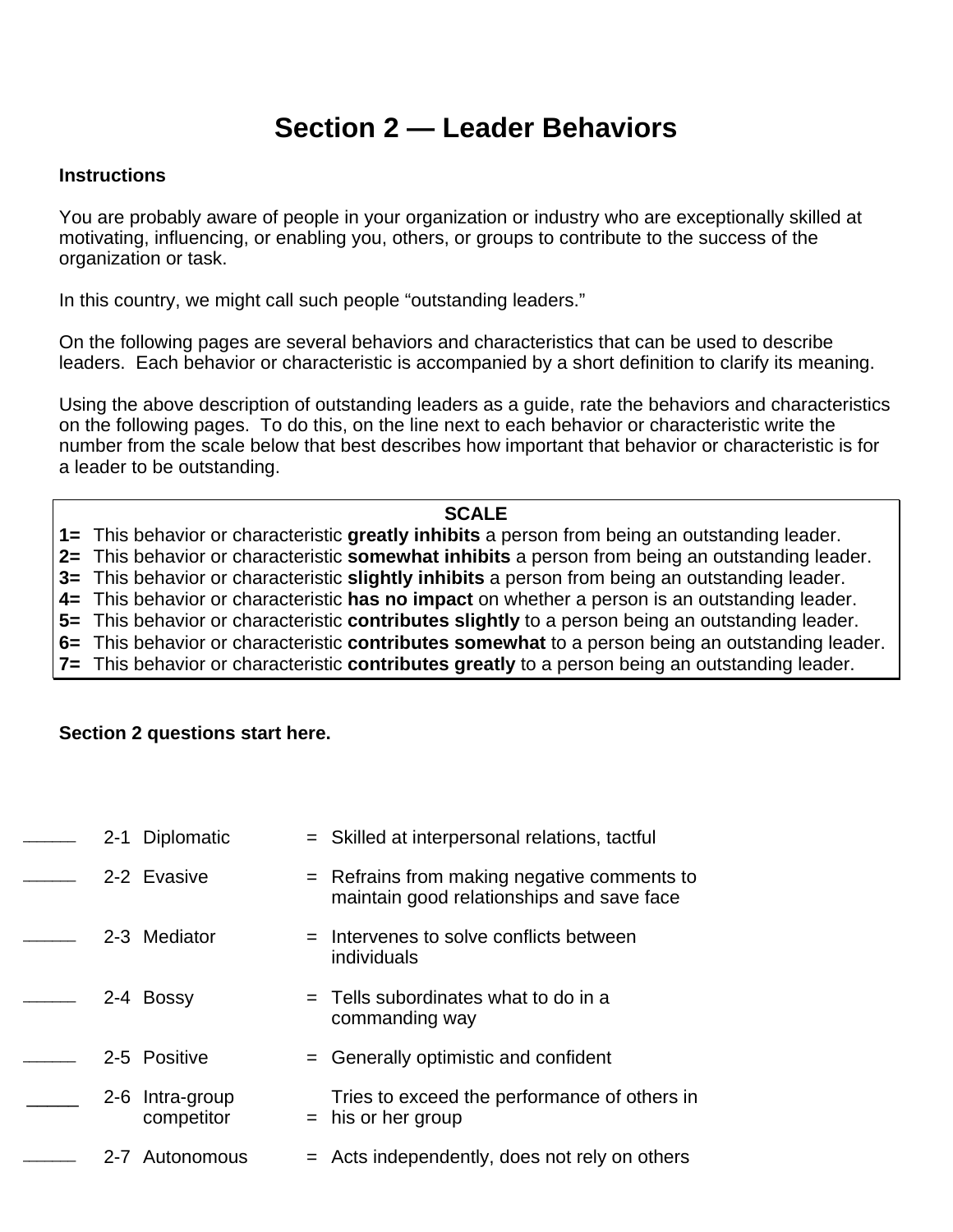**1=** This behavior or characteristic **greatly inhibits** a person from being an outstanding leader.

**2=** This behavior or characteristic **somewhat inhibits** a person from being an outstanding leader.

**3=** This behavior or characteristic **slightly inhibits** a person from being an outstanding leader.

**4=** This behavior or characteristic **has no impact** on whether a person is an outstanding leader.

**5=** This behavior or characteristic **contributes slightly** to a person being an outstanding leader.

**6=** This behavior or characteristic **contributes somewhat** to a person being an outstanding leader.

**7=** This behavior or characteristic **contributes greatly** to a person being an outstanding leader.

|           | 2-8 Independent                      |   | = Does not rely on others; self-governing                                                                         |
|-----------|--------------------------------------|---|-------------------------------------------------------------------------------------------------------------------|
|           | 2-9 Ruthless                         |   | $=$ Punitive; Having no pity or compassion                                                                        |
|           | 2-10 Tender                          |   | $=$ Easily hurt or offended                                                                                       |
|           | 2-11 Improvement-<br>oriented        | = | Seeks continuous performance improvement                                                                          |
|           | 2-12 Inspirational                   |   | = Inspires emotions, beliefs, values, and<br>behaviors of others, inspires others to be<br>motivated to work hard |
|           | 2-13 Anticipatory                    |   | = Anticipates, attempts to forecast events,<br>considers what will happen in the future                           |
|           | 2-14 Risk taker                      |   | = Willing to invest major resources in endeavors<br>that do not have high probability of successful               |
|           | 2-15 Sincere                         |   | = Means what he/she says, earnest                                                                                 |
|           | 2-16 Trustworthy                     |   | = Deserves trust, can be believed and relied<br>upon to keep his/her word                                         |
|           | 2-17 Worldly                         |   | $=$ Interested in temporal events, has a world<br>outlook                                                         |
|           | 2-18 Intra-group conflict<br>avoider |   | Avoids disputes with members of his or her<br>$=$ group                                                           |
|           | 2-19 Administratively<br>skilled     |   | Able to plan, organize, coordinate and control<br>$=$ work of large numbers (over 75) of individuals              |
| 2-20 Just |                                      |   | $=$ Acts according to what is right or fair                                                                       |
|           | 2-21 Win/win problem-<br>solver      |   | Able to identify solutions which satisfy<br>individuals with diverse and conflicting<br>interests                 |
|           | 2-22 Clear                           |   | = Easily understood                                                                                               |
|           | 2-23 Self-interested                 |   | $=$ Pursues own best interests                                                                                    |
|           | 2-24 Tyrannical                      |   | = Acts like a tyrant or despot; imperious                                                                         |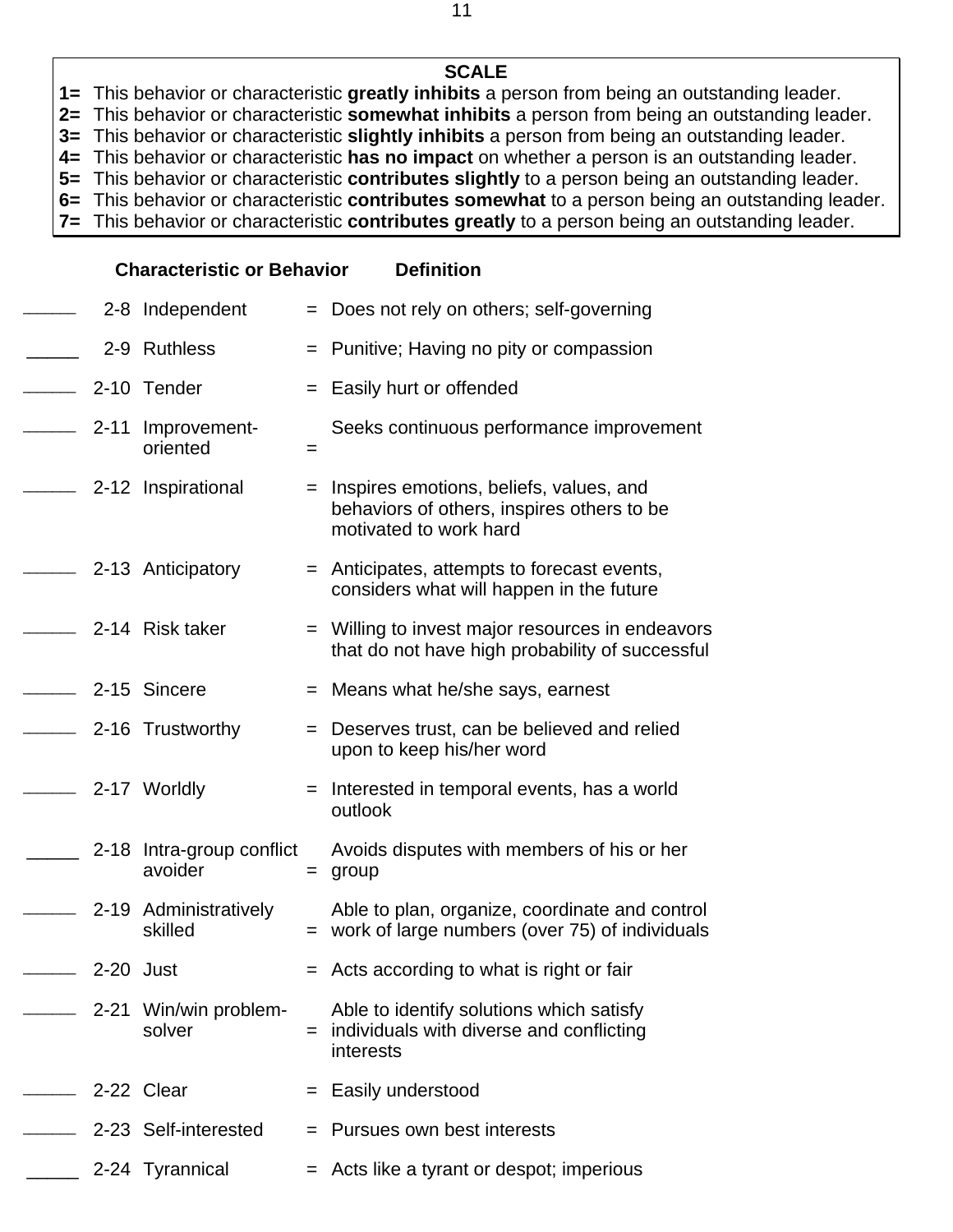**1=** This behavior or characteristic **greatly inhibits** a person from being an outstanding leader.

**2=** This behavior or characteristic **somewhat inhibits** a person from being an outstanding leader.

**3=** This behavior or characteristic **slightly inhibits** a person from being an outstanding leader.

**4=** This behavior or characteristic **has no impact** on whether a person is an outstanding leader.

**5=** This behavior or characteristic **contributes slightly** to a person being an outstanding leader. **6=** This behavior or characteristic **contributes somewhat** to a person being an outstanding leader.

**7=** This behavior or characteristic **contributes greatly** to a person being an outstanding leader.

|                          | 2-25 Integrator      |     | $=$ Integrates people or things into cohesive,<br>working whole                                       |
|--------------------------|----------------------|-----|-------------------------------------------------------------------------------------------------------|
| $\overline{\phantom{a}}$ | 2-26 Calm            |     | = Not easily distressed                                                                               |
|                          | 2-27 Provocateur     |     | $=$ Stimulates unrest                                                                                 |
|                          | —— 2-28 Loyal        |     | $=$ Stays with and supports friends even when<br>they have substantial problems or difficulties       |
|                          | —— 2-29 Unique       |     | = An unusual person, has characteristics of<br>behaviors that are different from most others          |
|                          | - 2-30 Collaborative |     | $=$ Works jointly with others                                                                         |
| $\overline{\phantom{a}}$ | 2-31 Encouraging     |     | $=$ Gives courage, confidence or hope through<br>reassuring and advising                              |
|                          | 2-32 Morale booster  |     | = Increases morale of subordinates by offering<br>encouragement, praise, and/or by being<br>confident |
|                          | 2-33 Arrogant        |     | = Presumptuous or overbearing                                                                         |
| $\overline{\phantom{a}}$ | 2-34 Orderly         | $=$ | Is organized and methodological in work                                                               |
|                          | 2-35 Prepared        |     | $=$ Is ready for future events                                                                        |
|                          | 2-36 Autocratic      | $=$ | Makes decisions in dictatorial way                                                                    |
|                          | 2-37 Secretive       |     | = Tends to conceal information from others                                                            |
|                          | 2-38 Asocial         |     | = Avoids people or groups, prefers own<br>company                                                     |
|                          | 2-39 Fraternal       |     | $=$ Tends to be a good friend of subordinates                                                         |
|                          | 2-40 Generous        |     | Willing to give time, money, resources and<br>help to others                                          |
|                          | 2-41 Formal          |     | = Acts in accordance with rules, convention and<br>ceremonies                                         |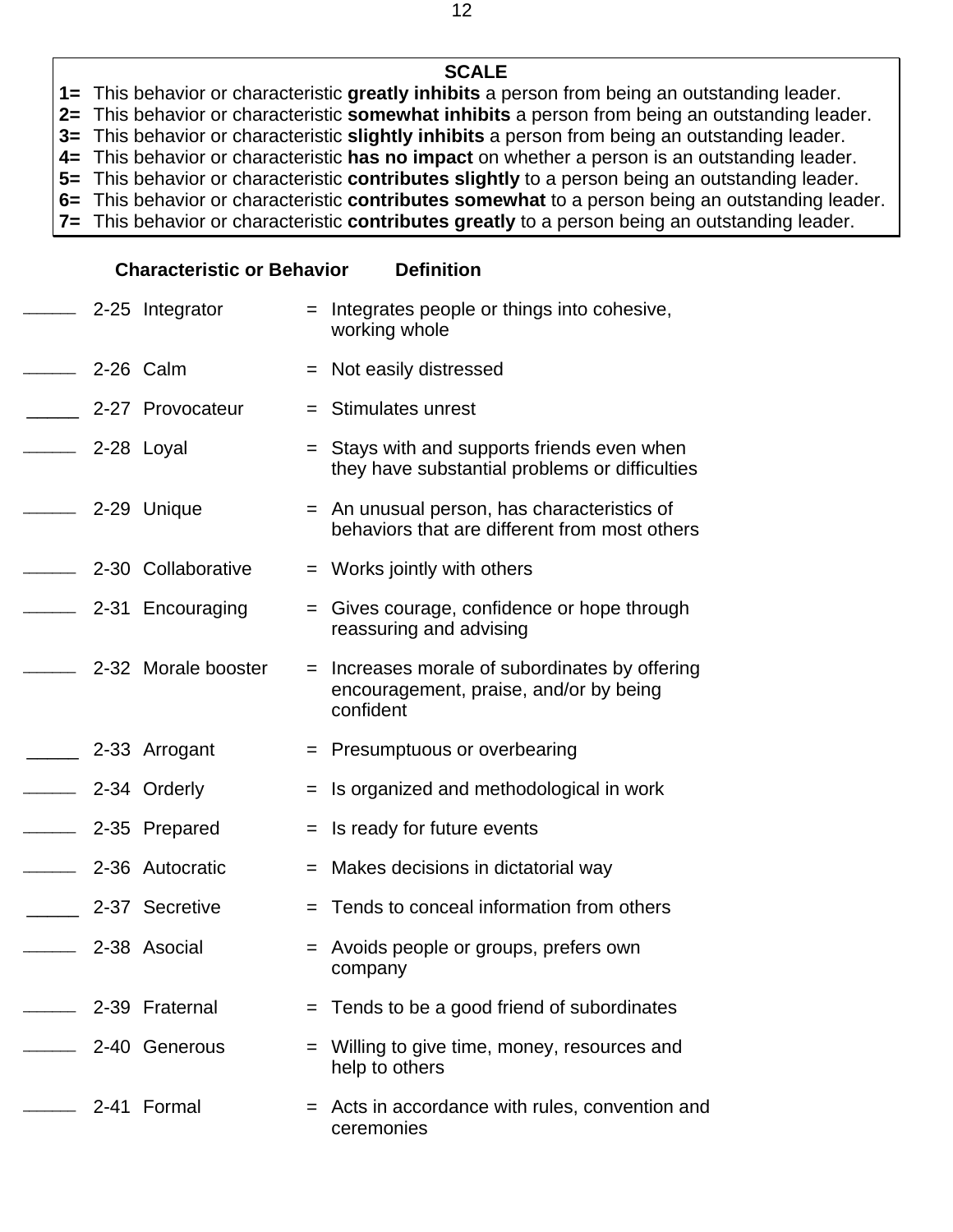**1=** This behavior or characteristic **greatly inhibits** a person from being an outstanding leader.

**2=** This behavior or characteristic **somewhat inhibits** a person from being an outstanding leader.

**3=** This behavior or characteristic **slightly inhibits** a person from being an outstanding leader.

**4=** This behavior or characteristic **has no impact** on whether a person is an outstanding leader.

**5=** This behavior or characteristic **contributes slightly** to a person being an outstanding leader. **6=** This behavior or characteristic **contributes somewhat** to a person being an outstanding leader.

**7=** This behavior or characteristic **contributes greatly** to a person being an outstanding leader.

|               | 2-42 Modest                        | = Does not boast, presents self in a humble<br>manner                                                           |
|---------------|------------------------------------|-----------------------------------------------------------------------------------------------------------------|
| $\mathcal{L}$ | 2-43 Intelligent                   | = Smart, learns and understands easily                                                                          |
|               | 2-44 Decisive                      | = Makes decisions firmly and quickly                                                                            |
|               | 2-45 Consultative                  | $=$ Consults with others before making plans or<br>taking action                                                |
|               | 2-46 Irritable                     | = Moody; easily agitated                                                                                        |
|               | 2-47 Loner                         | = Works and acts separately from others                                                                         |
|               | 2-48 Enthusiastic                  | = Demonstrates and imparts strong positive<br>emotions for work                                                 |
|               | 2-49 Risk averse                   | = Avoids taking risks, dislikes risk                                                                            |
|               | 2-50 Vindictive                    | = Vengeful; seeks revenge when wronged                                                                          |
|               | 2-51 Compassionate                 | = Has empathy for others, inclined to be helpful<br>or show mercy                                               |
|               | 2-52 Subdued                       | = Suppressed, quiet, tame                                                                                       |
|               | 2-53 Egocentric                    | = Self-absorbed, thoughts focus mostly on one's<br>self                                                         |
|               | 2-54 Non-explicit                  | = Subtle, does not communicate explicitly,<br>communicates by metaphor, et allegory, et<br>example              |
|               | 2-55 Distant                       | = Aloof, stands off from others, difficult to<br>become friends with                                            |
|               | 2-56 Intellectually<br>stimulating | Encourages others to think and use their<br>= minds; challenges beliefs, stereotypes and<br>attitudes of others |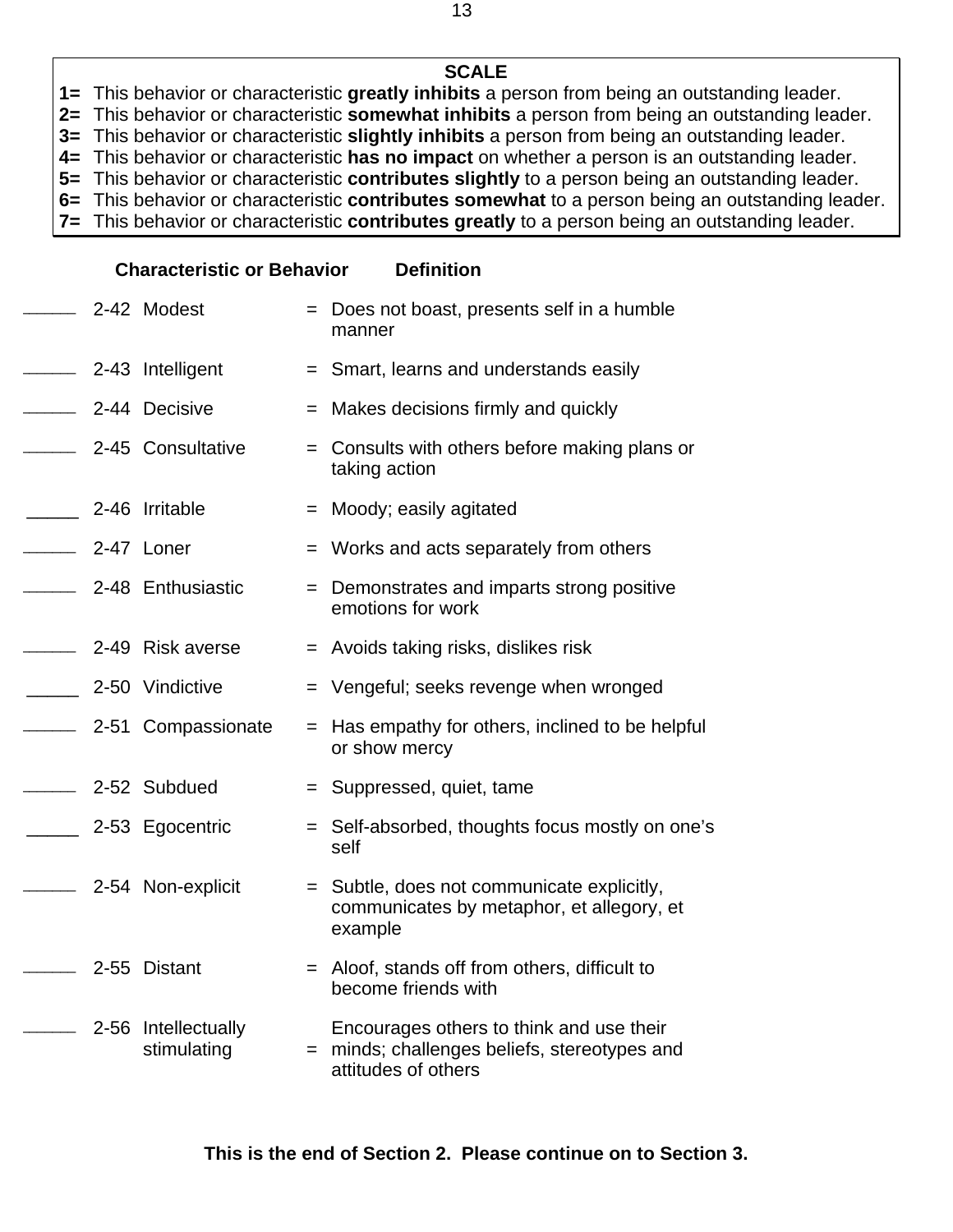### **Section 3 — The way things generally should be in your society**

### **Instructions**

In this section, we are interested in your beliefs about what the norms, values, and practices should be in your society.

Again, there are no right or wrong answers, and answers don't indicate goodness or badness of the society.

Please respond to the questions by circling the number that most closely represents your observations about your society.

### **Section 3 questions start here**

| $3-1.$                                                                                             | I believe that orderliness and consistency should be stressed, even at<br>the expense of experimentation and innovation.<br>Strongly<br>agree |                                                                   | Strongly<br>disagree |                   |   |   |                                    |  |  |  |  |
|----------------------------------------------------------------------------------------------------|-----------------------------------------------------------------------------------------------------------------------------------------------|-------------------------------------------------------------------|----------------------|-------------------|---|---|------------------------------------|--|--|--|--|
|                                                                                                    |                                                                                                                                               | 2                                                                 | 3                    | nor disagree<br>4 | 5 | 6 |                                    |  |  |  |  |
| $3-2.$                                                                                             |                                                                                                                                               | In this society, people should be encouraged to be:<br>aggressive |                      |                   |   |   |                                    |  |  |  |  |
|                                                                                                    |                                                                                                                                               | $\overline{2}$                                                    | 3                    | 4                 | 5 | 6 | non-aggressive                     |  |  |  |  |
| $3 - 3$ .                                                                                          | I believe that people who are successful should:<br>plan ahead                                                                                |                                                                   |                      |                   |   |   | take life events<br>as they occur  |  |  |  |  |
|                                                                                                    | 1                                                                                                                                             | $\overline{2}$                                                    | 3                    | 4                 | 5 | 6 |                                    |  |  |  |  |
| $3-4.$<br>I believe that the accepted norm in this society should be to:<br>plan for the<br>future |                                                                                                                                               |                                                                   |                      |                   |   |   | accept the<br>status quo           |  |  |  |  |
|                                                                                                    |                                                                                                                                               | $\overline{2}$                                                    | 3                    | 4                 | 5 | 6 |                                    |  |  |  |  |
| $3-5.$                                                                                             | I believe that a person's influence in this society should be based<br>primarily on:                                                          |                                                                   |                      |                   |   |   |                                    |  |  |  |  |
|                                                                                                    | one's ability and<br>contribution to                                                                                                          |                                                                   |                      |                   |   |   | the authority of<br>one's position |  |  |  |  |
|                                                                                                    | the society                                                                                                                                   | $\overline{2}$                                                    | 3                    | 4                 | 5 | 6 | 7                                  |  |  |  |  |
| $3-6.$                                                                                             | In this society, people should be encouraged to be:                                                                                           |                                                                   |                      |                   |   |   |                                    |  |  |  |  |
|                                                                                                    | assertive                                                                                                                                     | 2                                                                 | 3                    | 4                 | 5 | 6 | non-assertive<br>7                 |  |  |  |  |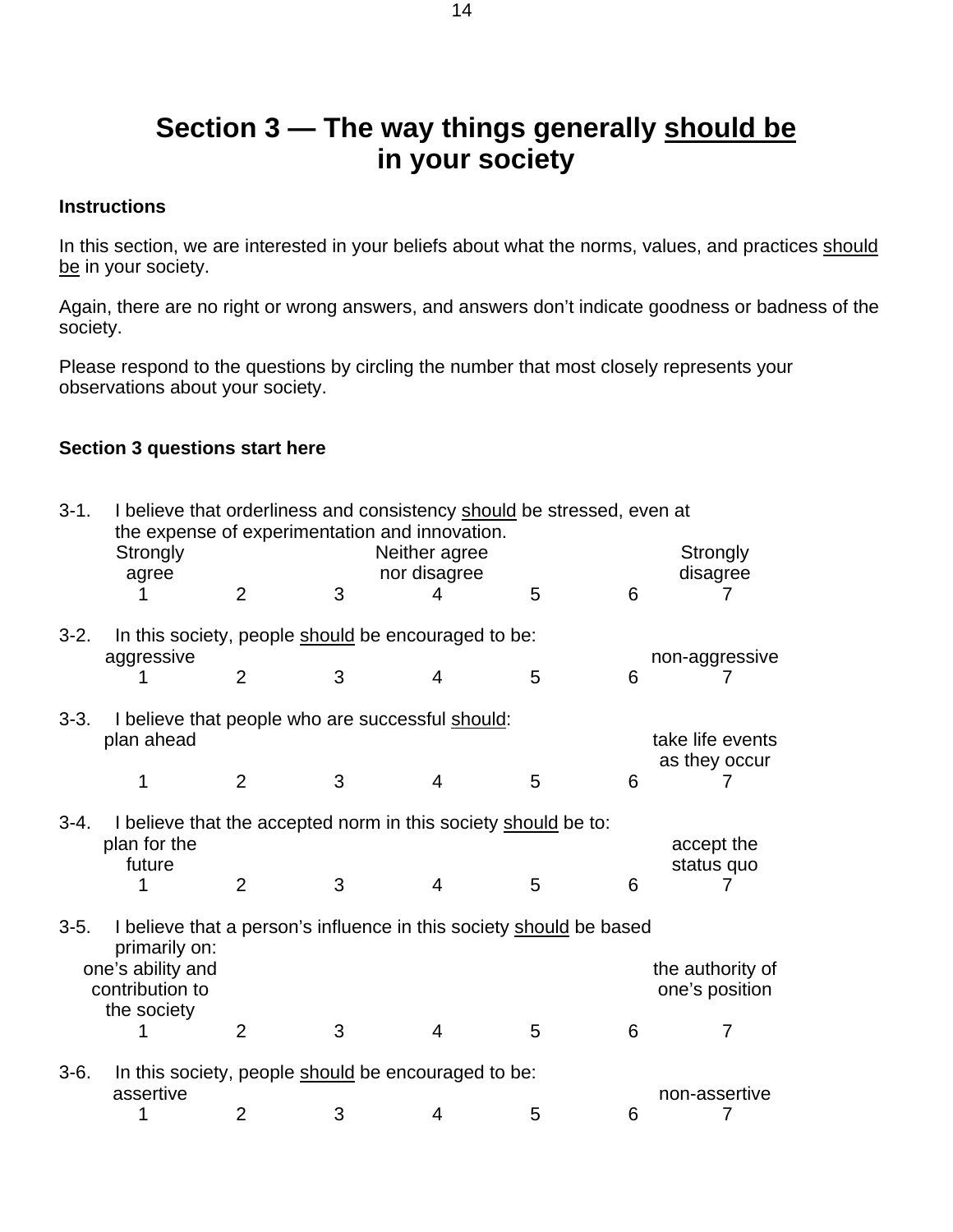| $3-7.$    | I believe that in general, leaders should encourage group loyalty even if<br>individual goals suffer.             |                |   |                               |   |   |                                                                  |
|-----------|-------------------------------------------------------------------------------------------------------------------|----------------|---|-------------------------------|---|---|------------------------------------------------------------------|
|           | Strongly<br>agree                                                                                                 |                |   | Neither agree<br>nor disagree |   |   | Strongly<br>disagree                                             |
|           |                                                                                                                   | $\overline{2}$ | 3 | 4                             | 5 | 6 | 7                                                                |
| $3-8.$    | I believe that social gatherings should be:<br>planned well in<br>advance (2 or<br>more weeks in<br>advance)<br>1 | $\overline{2}$ | 3 | $\overline{4}$                | 5 | 6 | spontaneous<br>(planned less<br>than an hour in<br>advance)<br>7 |
| $3-9.$    | In this society, people should be encouraged to be:<br>very concerned<br>about others                             |                |   |                               |   |   | not at all<br>concerned<br>about others                          |
|           | 1                                                                                                                 | $\overline{2}$ | 3 | $\overline{4}$                | 5 | 6 | 7                                                                |
|           | 3-10. In this society, people should be encouraged to be:<br>dominant                                             |                |   |                               |   |   | non-dominant                                                     |
|           | 1                                                                                                                 | $\overline{2}$ | 3 | $\overline{4}$                | 5 | 6 | 7                                                                |
| $3 - 11.$ | In this society, children should take pride in the individual<br>accomplishments of their parents.                |                |   |                               |   |   |                                                                  |
|           | Strongly<br>agree                                                                                                 |                |   | Neither agree<br>nor disagree |   |   | Strongly<br>disagree                                             |
|           | 1                                                                                                                 | $\overline{2}$ | 3 | 4                             | 5 | 6 | 7                                                                |
|           | 3-12. I believe that the economic system in this society should be designed to<br>maximize:                       |                |   |                               |   |   |                                                                  |
|           | individual<br>interests<br>$\mathbf{1}$                                                                           | 2              | 3 | $\overline{4}$                | 5 | 6 | collective<br>interests                                          |
|           | 3-13. I believe that followers should:                                                                            |                |   |                               |   |   |                                                                  |
|           | obey their<br>leader without<br>question                                                                          |                |   |                               |   |   | question their<br>leader when in<br>disagreement                 |
|           | 1                                                                                                                 | $\overline{2}$ | 3 | $\overline{4}$                | 5 | 6 | 7                                                                |
| $3-14.$   | In this society, people should be encouraged to be:<br>tough                                                      |                |   |                               |   |   | tender                                                           |
|           | 1                                                                                                                 | $\overline{2}$ | 3 | 4                             | 5 | 6 | 7                                                                |
| $3 - 15.$ | I believe that teen-aged students should be encouraged to strive for<br>continuously improved performance.        |                |   |                               |   |   |                                                                  |
|           | Strongly<br>agree                                                                                                 |                |   | Neither agree<br>nor disagree |   |   | Strongly<br>disagree                                             |
|           | 1                                                                                                                 | $\overline{2}$ | 3 | 4                             | 5 | 6 | 7                                                                |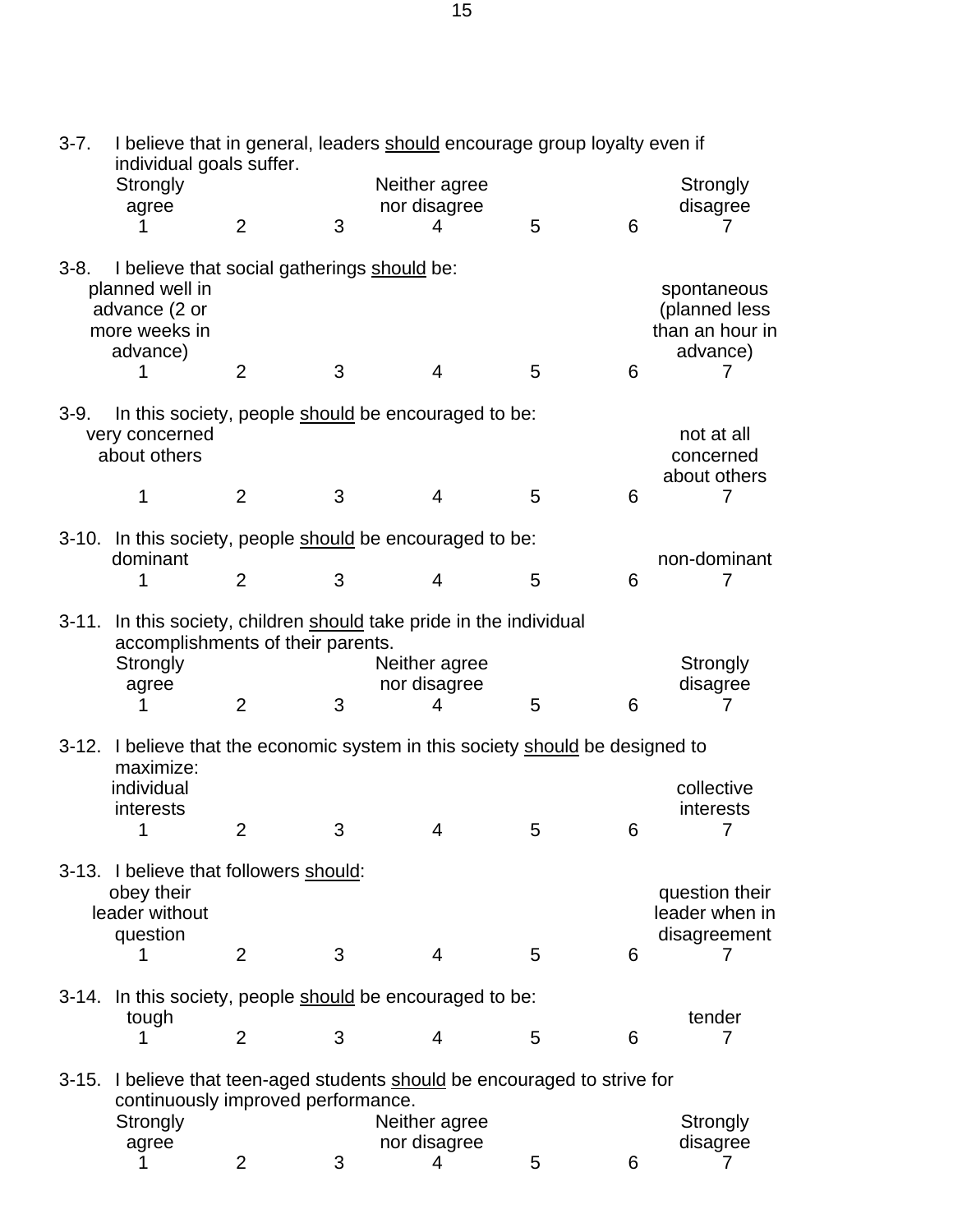| 3-16. I believe that a person who leads a structured life that has few<br>unexpected events:<br>has a lot to be                                                                                                                 |   |   |                                                                                                                 |
|---------------------------------------------------------------------------------------------------------------------------------------------------------------------------------------------------------------------------------|---|---|-----------------------------------------------------------------------------------------------------------------|
| thankful for                                                                                                                                                                                                                    |   |   | is missing a lot<br>of excitement                                                                               |
| $\overline{2}$<br>3<br>$\overline{4}$<br>1                                                                                                                                                                                      | 5 | 6 | 7                                                                                                               |
| $3-17.$<br>I believe that boys should be encouraged to attain a higher education<br>more than girls.                                                                                                                            |   |   |                                                                                                                 |
| Strongly<br>Neither agree<br>nor disagree<br>agree                                                                                                                                                                              |   |   | Strongly<br>disagree                                                                                            |
| $\overline{2}$<br>3<br>4                                                                                                                                                                                                        | 5 | 6 | 7                                                                                                               |
| 3-18. I believe that major rewards should be based on:<br>performance<br>only<br>effectiveness and<br>performance<br>effectiveness<br>other factors (for<br>example, seniority or<br>political connections)                     |   |   | only factors other than<br>performance<br>effectiveness (for<br>example, seniority or<br>political connections) |
| $\overline{2}$<br>1<br>3<br>4                                                                                                                                                                                                   | 5 | 6 | 7                                                                                                               |
| 3-19. I believe that societal requirements and instructions should be spelled<br>out in detail so citizens know what they are expected to do.<br>Neither agree<br>Strongly<br>nor disagree<br>agree<br>$\overline{2}$<br>3<br>4 | 5 | 6 | Strongly<br>disagree<br>7                                                                                       |
| 3-20. I believe that being innovative to improve performance should be:<br>substantially<br>somewhat<br>rewarded<br>rewarded                                                                                                    |   |   | not rewarded                                                                                                    |
| $\overline{2}$<br>3<br>4<br>1                                                                                                                                                                                                   | 5 | 6 | $\overline{7}$                                                                                                  |
| 3-21. In this society, people should be encouraged to be:<br>very sensitive<br>toward others                                                                                                                                    |   |   | not at all<br>sensitive<br>toward others                                                                        |
| $\overline{2}$<br>$\overline{4}$<br>1<br>3                                                                                                                                                                                      | 5 | 6 | 7                                                                                                               |
| I believe that there should be more emphasis on athletic programs for:<br>$3 - 22.$<br>boys                                                                                                                                     |   |   | girls                                                                                                           |
| $\overline{2}$<br>$\overline{4}$<br>3<br>1                                                                                                                                                                                      | 5 | 6 | 7                                                                                                               |
| In this society, parents should take pride in the individual<br>$3 - 23.$<br>accomplishments of their children.<br>Neither agree<br>Strongly                                                                                    |   |   | Strongly                                                                                                        |
| nor disagree<br>agree<br>$\overline{2}$<br>3<br>4                                                                                                                                                                               | 5 | 6 | disagree<br>7                                                                                                   |
| I believe that society should have rules or laws to cover:<br>$3-24.$<br>some situations<br>almost all                                                                                                                          |   |   | very few                                                                                                        |
| situations<br>1<br>$\overline{2}$<br>3<br>4                                                                                                                                                                                     | 5 | 6 | situations<br>7                                                                                                 |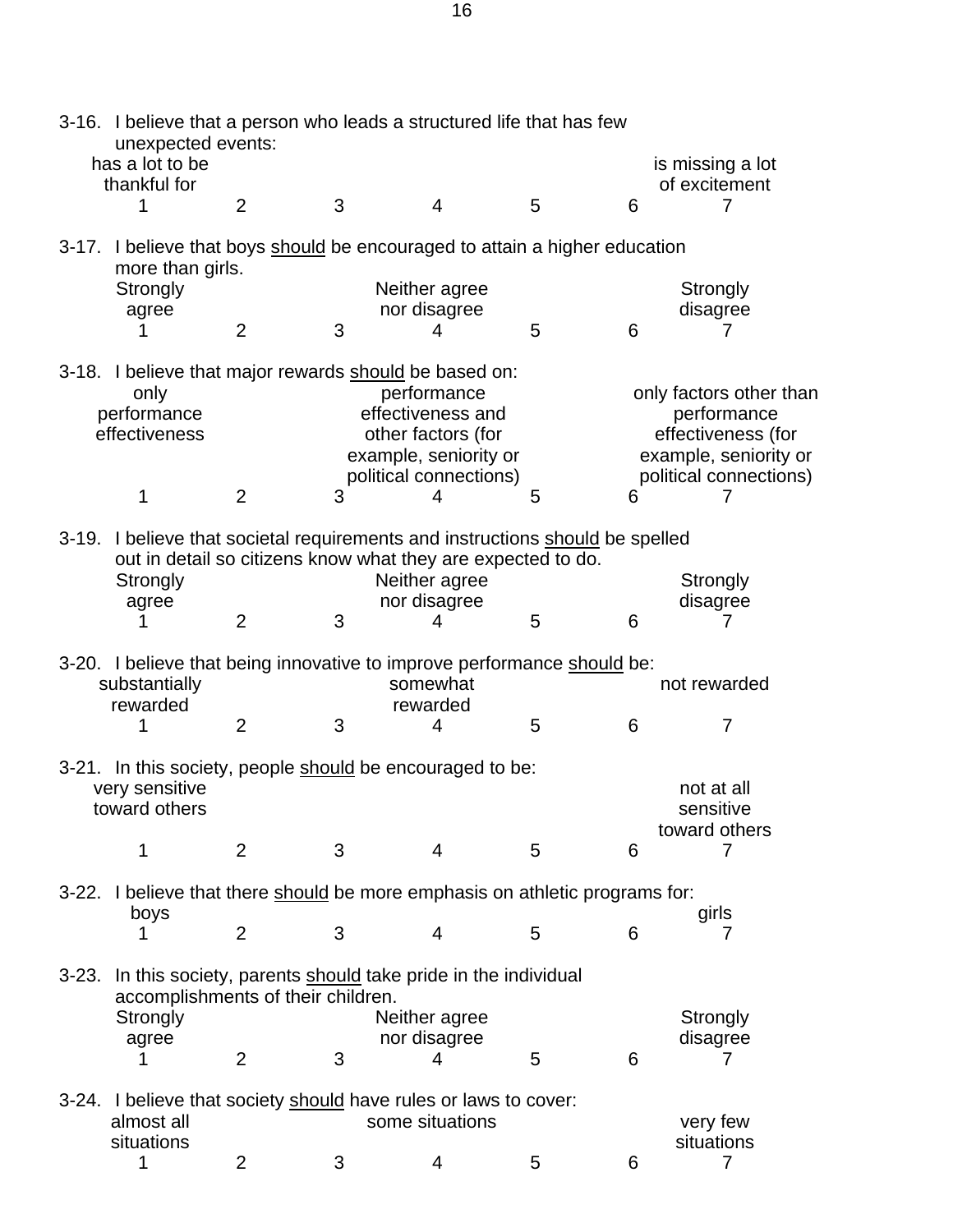| 3-25. I believe that leaders in this society should:<br>provide detailed<br>plans<br>concerning how<br>to achieve goals                       |                |   |                                                                                                     |   |   | allow the people<br>freedom in<br>determining how best<br>to achieve goals |
|-----------------------------------------------------------------------------------------------------------------------------------------------|----------------|---|-----------------------------------------------------------------------------------------------------|---|---|----------------------------------------------------------------------------|
| 1                                                                                                                                             | $\overline{2}$ | 3 | $\overline{4}$                                                                                      | 5 | 6 | 7                                                                          |
| 3-26. I believe that this society would be more effectively managed if there<br>were:                                                         |                |   |                                                                                                     |   |   |                                                                            |
| many more<br>women in<br>positions of<br>authority than<br>there are now                                                                      |                |   | about the same<br>number of<br>women in<br>positions of<br>authority as<br>there are now            |   |   | many less<br>women in<br>positions of<br>authority than<br>there are now   |
| 1                                                                                                                                             | $\overline{2}$ | 3 | 4                                                                                                   | 5 | 6 | $\overline{7}$                                                             |
| 3-27. In this society, people should be encouraged to be:                                                                                     |                |   |                                                                                                     |   |   |                                                                            |
| very friendly                                                                                                                                 | $\overline{2}$ | 3 | $\overline{4}$                                                                                      | 5 | 6 | very unfriendly                                                            |
| 3-28. I believe that people in positions of power should try to:<br>increase their<br>social distance<br>from less<br>powerful<br>individuals |                |   |                                                                                                     |   |   | decrease their<br>social distance<br>from less<br>powerful people          |
| 1                                                                                                                                             | $\overline{2}$ | 3 | $\overline{4}$                                                                                      | 5 | 6 | 7                                                                          |
| 3-29. How important should it be to members of your society that your society<br>It should not be<br>important at all<br>1                    | 2              | 3 | is viewed positively by persons in other societies?<br>It should be<br>moderately<br>important<br>4 | 5 | 6 | It should be<br>very important<br>7                                        |
| 3-30. I believe that people should:<br>live for the<br>present<br>1                                                                           | $\overline{2}$ | 3 | $\overline{4}$                                                                                      | 5 | 6 | live for the<br>future<br>$\overline{7}$                                   |
| 3-31. In this society, people should be encouraged to be:<br>very tolerant of<br>mistakes                                                     |                |   |                                                                                                     |   |   | not at all<br>tolerant of                                                  |
| 1                                                                                                                                             | $\overline{2}$ | 3 | $\overline{4}$                                                                                      | 5 | 6 | mistakes<br>7                                                              |
| 3-32. I believe that people should set challenging goals for themselves.<br>Strongly<br>agree                                                 | $\overline{2}$ | 3 | Neither agree<br>nor disagree<br>4                                                                  | 5 | 6 | Strongly<br>disagree<br>7                                                  |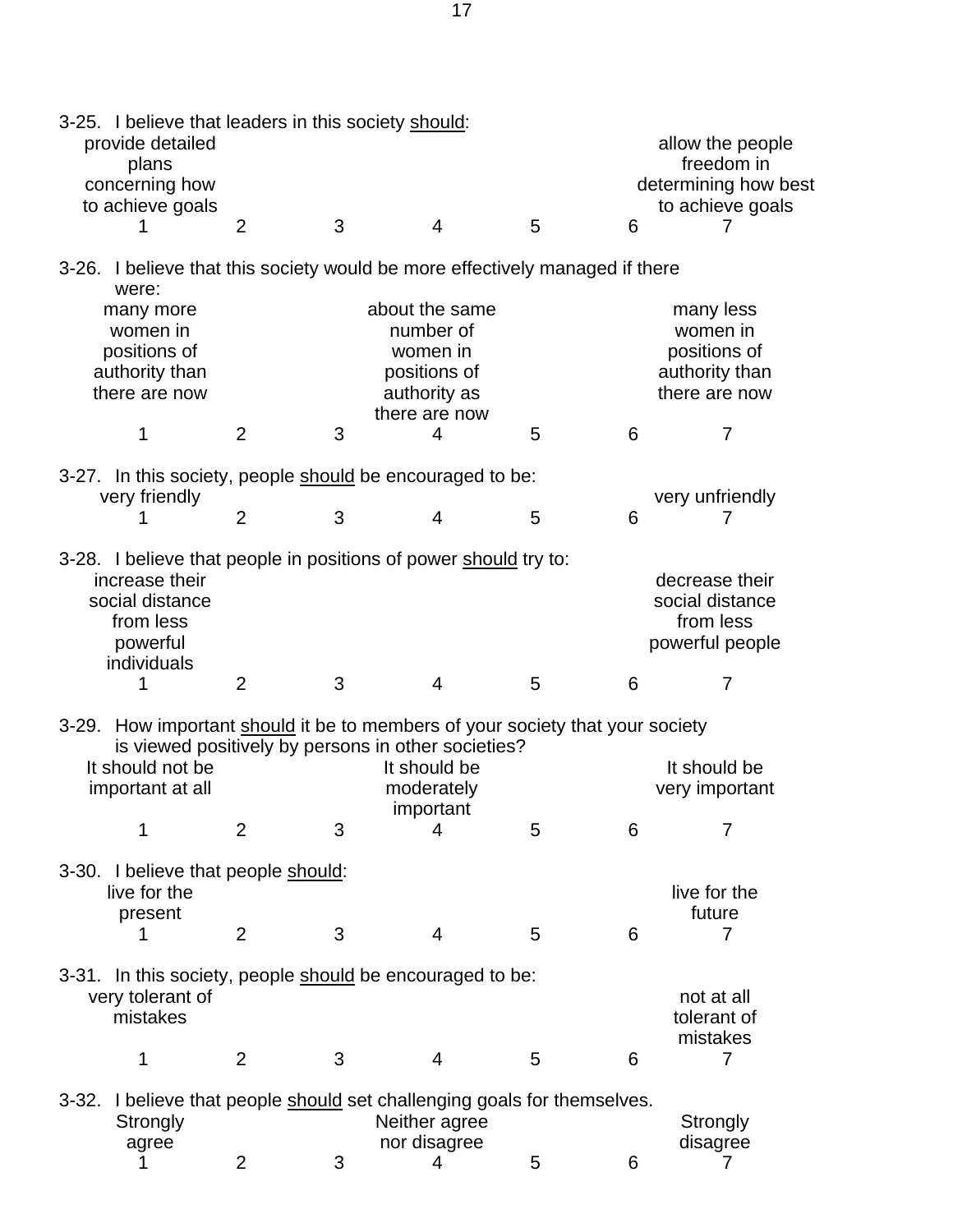|      | Strongly<br>agree                                                                             |                |   | Neither agree<br>nor disagree                                                                                          | 3-33. When in disagreement with adults, young people should defer to elders.<br>Strongly<br>disagree |   |                                                                         |
|------|-----------------------------------------------------------------------------------------------|----------------|---|------------------------------------------------------------------------------------------------------------------------|------------------------------------------------------------------------------------------------------|---|-------------------------------------------------------------------------|
|      |                                                                                               | $\overline{2}$ | 3 | 4                                                                                                                      | 5                                                                                                    | 6 | <sup>'</sup>                                                            |
|      | 3-34. Members of this society should:<br>take no pride in<br>being a member<br>of the society |                |   | take a<br>moderate<br>amount of pride<br>in being a<br>member of the                                                   |                                                                                                      |   | take a great<br>deal of pride in<br>being a<br>member of the<br>society |
|      | 1                                                                                             | $\overline{2}$ | 3 | society<br>4                                                                                                           | 5                                                                                                    | 6 | 7                                                                       |
|      | 3-35. I believe that power should be:<br>concentrated at<br>the top                           |                |   |                                                                                                                        |                                                                                                      |   | shared<br>throughout the<br>organization                                |
|      | 1                                                                                             | 2              | 3 | $\overline{4}$                                                                                                         | 5                                                                                                    | 6 |                                                                         |
|      | 3-36. In this society, most people prefer to play:<br>only individual<br>sports               |                |   | some individual<br>and some team<br>sports                                                                             |                                                                                                      |   | only team<br>sports                                                     |
|      | 1                                                                                             | $\overline{2}$ | 3 | 4                                                                                                                      | 5                                                                                                    | 6 | $\overline{7}$                                                          |
|      | 3-37. I believe that:<br>group cohesion<br>is better than<br>individualism                    |                |   | group cohesion<br>and individualism<br>are equally<br>valuable                                                         |                                                                                                      |   | individualism is<br>better than<br>group cohesion                       |
|      | 1                                                                                             | $\overline{2}$ | 3 | 4                                                                                                                      | 5                                                                                                    | 6 | 7                                                                       |
| ·38. | fail in school.                                                                               |                |   | I believe that it should be worse for a boy to fail in school than for a girl to                                       |                                                                                                      |   |                                                                         |
|      | Strongly<br>agree                                                                             |                |   | Neither agree<br>nor disagree                                                                                          |                                                                                                      |   | Strongly<br>disagree                                                    |
|      |                                                                                               | $\overline{2}$ | 3 | 4                                                                                                                      | 5                                                                                                    | 6 | 7                                                                       |
|      | more available<br>for men than for<br>women                                                   |                |   | 3-39. I believe that opportunities for leadership positions should be:<br>equally<br>available for<br>men and<br>women |                                                                                                      |   | more available<br>for women than<br>for men                             |
|      | 1                                                                                             | $\overline{2}$ | 3 | 4                                                                                                                      | 5                                                                                                    | 6 | 7                                                                       |

**This concludes Section 3. Please continue on to Section 4.**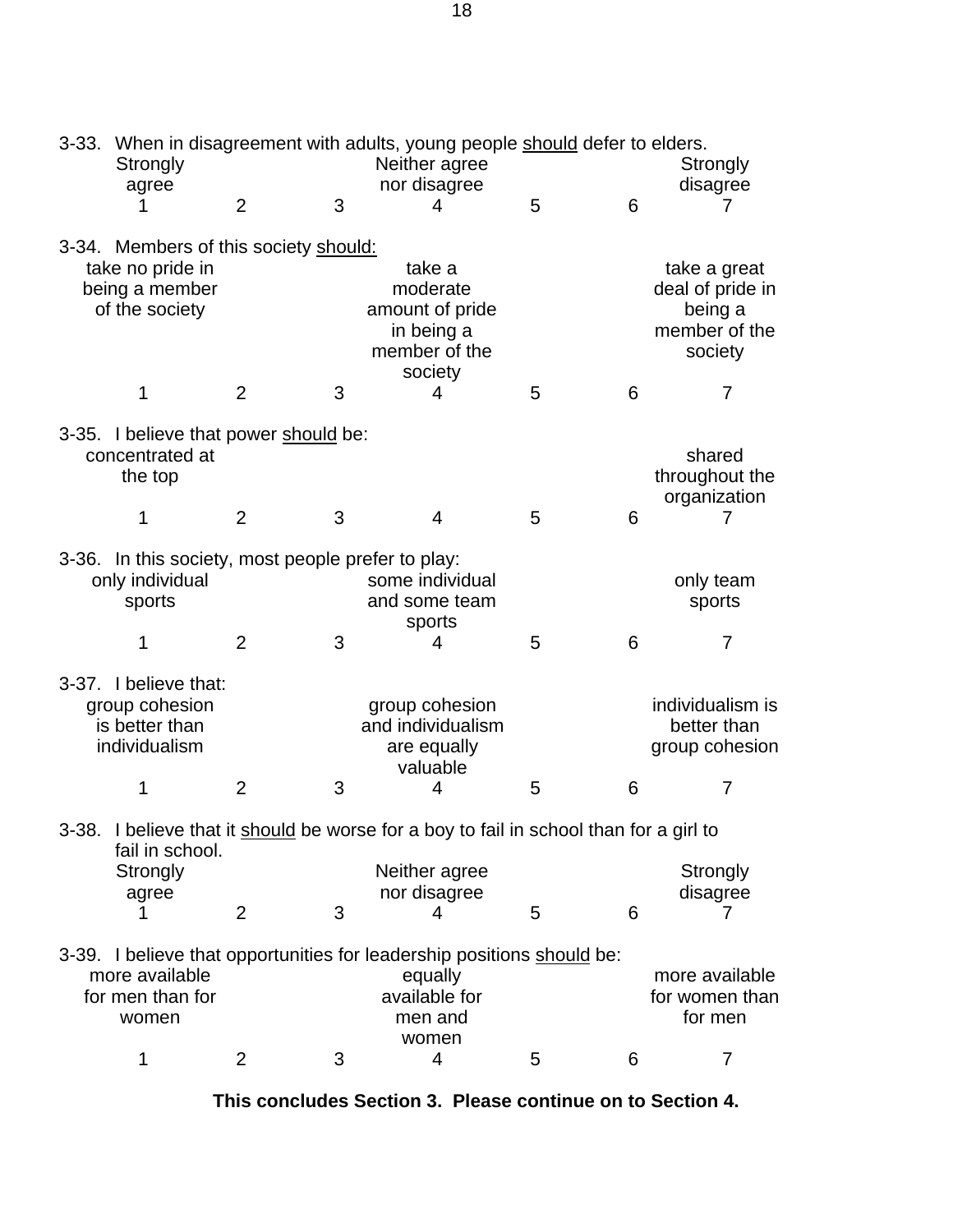### **Section 4 — Leader Behaviors (Part II)**

### **Instructions**

This section follows the same format as that of Section 2. You should again rate the leader behaviors and characteristics on the following pages. To do this, on the line next to each behavior or characteristic write the number from the scale below that best describes how important that behavior or characteristic is for a leader to be outstanding.

#### **SCALE**

**1=** This behavior or characteristic **greatly inhibits** a person from being an outstanding leader.

**2=** This behavior or characteristic **somewhat inhibits** a person from being an outstanding leader.

**3=** This behavior or characteristic **slightly inhibits** a person from being an outstanding leader.

**4=** This behavior or characteristic **has no impact** on whether a person is an outstanding leader.

**5=** This behavior or characteristic **contributes slightly** to a person being an outstanding leader.

**6=** This behavior or characteristic **contributes somewhat** to a person being an outstanding leader.

**7=** This behavior or characteristic **contributes greatly** to a person being an outstanding leader.

### **Section 4 questions begin here.**

|  | 4-1 Cautious                   | $=$ | Proceeds/performs with great care and does<br>not take risks                                  |
|--|--------------------------------|-----|-----------------------------------------------------------------------------------------------|
|  | 4-2 Organized                  | $=$ | Well organized, methodical, orderly                                                           |
|  | 4-3 Cunning                    | $=$ | Sly, deceitful, full of guile                                                                 |
|  | 4-4 Informed                   | $=$ | Knowledgeable; aware of information.                                                          |
|  | 4-5 Effective bargainer $=$    |     | Is able to negotiate effectively, able to make<br>transactions with others on favorable terms |
|  | 4-6 Egotistical                | $=$ | Conceited, convinced of own abilities                                                         |
|  | 4-7 Non-cooperative            | $=$ | Unwilling to work jointly with others                                                         |
|  | 4-8 Logical                    | $=$ | Applies logic when thinking                                                                   |
|  | 4-9 Status-conscious           | $=$ | Aware of others' socially accepted status                                                     |
|  | 4-10 Foresight                 | $=$ | Anticipates possible future events                                                            |
|  | 4-11 Plans ahead               | $=$ | Anticipates and prepares in advance                                                           |
|  | 4-12 Normative                 | $=$ | Behaves according to the norms of his or her<br>group                                         |
|  | 4-13 Individually-<br>oriented | $=$ | Concerned with and places high value on<br>preserving individual rather than group needs      |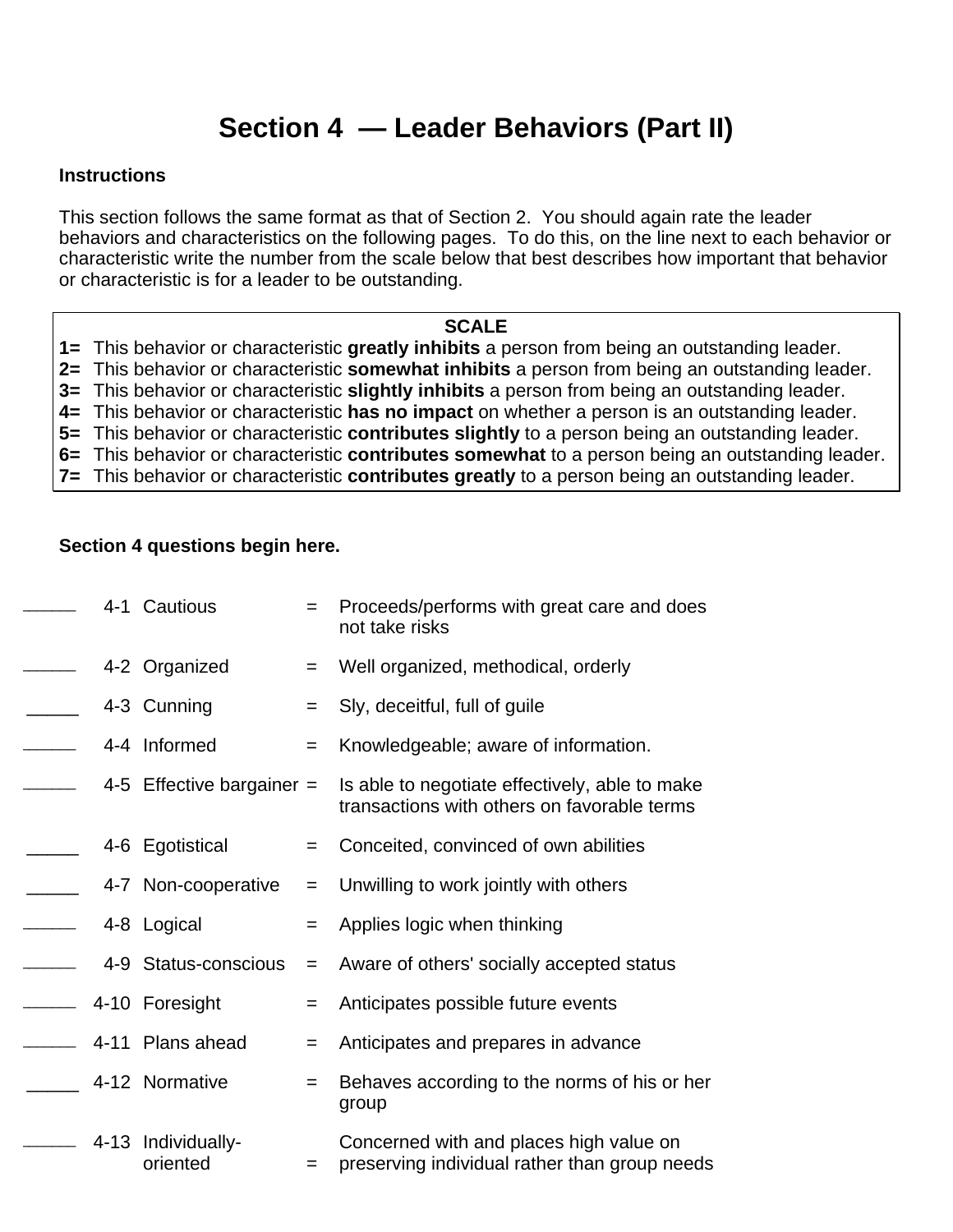### **SCALE**

**1=** This behavior or characteristic **greatly inhibits** a person from being an outstanding leader.

**2=** This behavior or characteristic **somewhat inhibits** a person from being an outstanding leader.

**3=** This behavior or characteristic **slightly inhibits** a person from being an outstanding leader. **4=** This behavior or characteristic **has no impact** on whether a person is an outstanding leader.

**5=** This behavior or characteristic **contributes slightly** to a person being an outstanding leader.

**6=** This behavior or characteristic **contributes somewhat** to a person being an outstanding leader.

**7=** This behavior or characteristic **contributes greatly** to a person being an outstanding leader.

|          | 4-14 Non-egalitarian         | $=$ | Believes that all individuals are not equal and<br>only some should have equal rights and<br>privileges |
|----------|------------------------------|-----|---------------------------------------------------------------------------------------------------------|
|          | 4-15 Intuitive               | $=$ | Has extra insight                                                                                       |
|          | 4-16 Indirect                | $=$ | Does not go straight to the point, uses<br>metaphors and examples to communicate                        |
|          | 4-17 Habitual                | $=$ | Given to a constant, regular routine                                                                    |
|          | 4-18 Self-effacing           | $=$ | Presents self in a modest way                                                                           |
|          | 4-19 Able to Anticipate      | $=$ | Able to successfully anticipate future needs                                                            |
|          | 4-20 Motive arouser          | $=$ | Mobilizes and activates followers                                                                       |
|          | 4-21 Sensitive               | $=$ | Aware of slight changes in other's moods,<br>restricts discussion to prevent embarrassment              |
|          | 4-22 Convincing              | $=$ | Unusually able to persuade others of his/her<br>viewpoint                                               |
|          | 4-23 Communicative           | $=$ | Communicates with others frequently                                                                     |
|          | 4-24 Excellence-<br>oriented | $=$ | Strives for excellence in performance of self<br>and subordinates                                       |
|          | 4-25 Procedural              | $=$ | Follows established rules and guidelines                                                                |
|          | 4-26 Confidence builder $=$  |     | Instills others with confidence by showing<br>confidence in them                                        |
|          | 4-27 Group-oriented          | $=$ | Concerned with the welfare of the group                                                                 |
|          | 4-28 Class conscious         |     | Is conscious of class and status boundaries<br>and acts accordingly                                     |
|          | 4-29 Non-participative       | $=$ | Does not participate with others                                                                        |
|          | 4-30 Self-sacrificial        | $=$ | Foregoes self-interests and makes personal<br>sacrifices in the interest of a goal or vision            |
| $4 - 31$ | Patient                      | $=$ | Has and shows patience                                                                                  |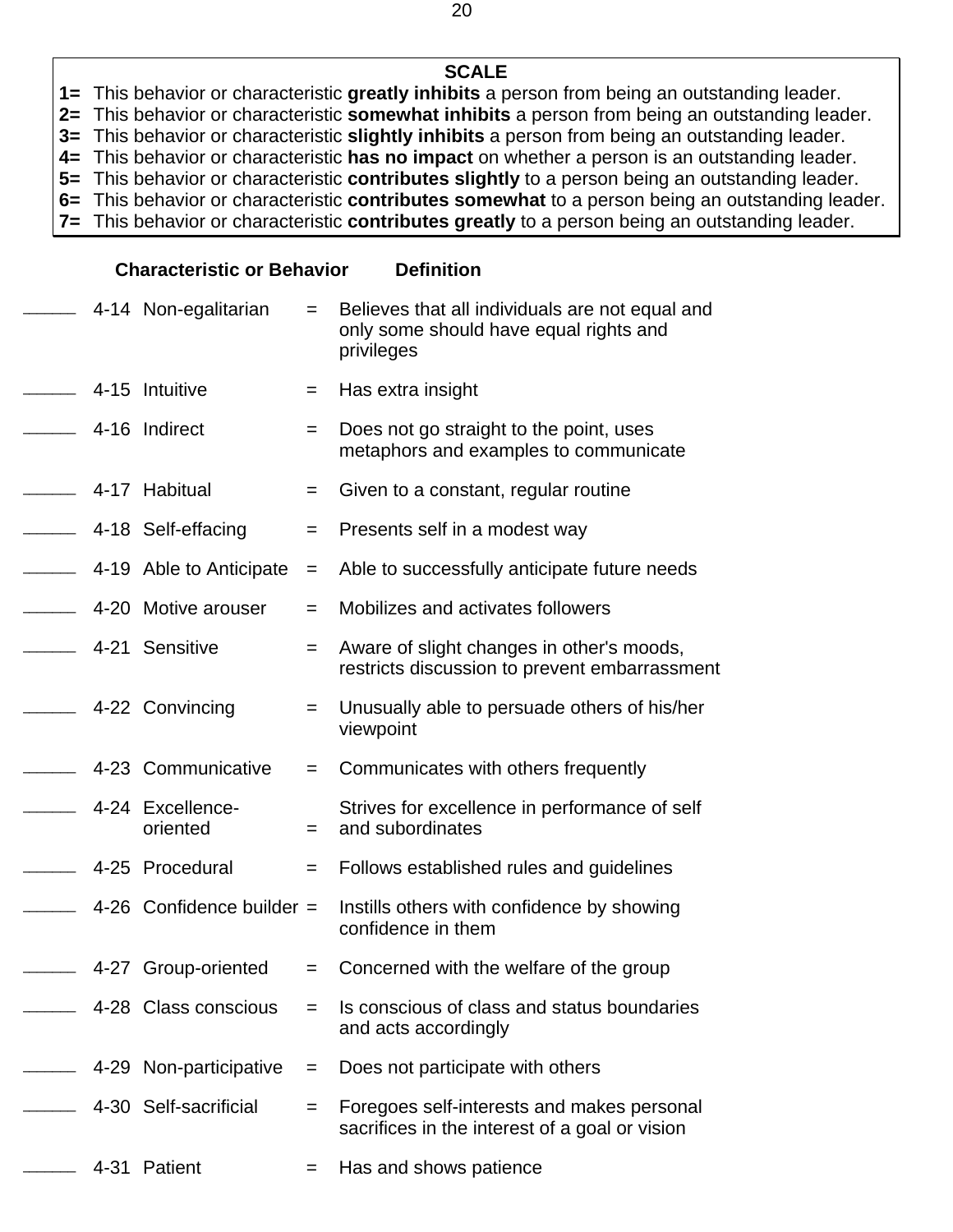**1=** This behavior or characteristic **greatly inhibits** a person from being an outstanding leader.

**2=** This behavior or characteristic **somewhat inhibits** a person from being an outstanding leader.

**3=** This behavior or characteristic **slightly inhibits** a person from being an outstanding leader.

**4=** This behavior or characteristic **has no impact** on whether a person is an outstanding leader.

**5=** This behavior or characteristic **contributes slightly** to a person being an outstanding leader.

**6=** This behavior or characteristic **contributes somewhat** to a person being an outstanding leader. **7=** This behavior or characteristic **contributes greatly** to a person being an outstanding leader.

|  | 4-32 Honest                    | $=$ | Speaks and acts truthfully                                                                                     |
|--|--------------------------------|-----|----------------------------------------------------------------------------------------------------------------|
|  | 4-33 Domineering               | $=$ | Inclined to dominate others                                                                                    |
|  | 4-34 Intra-group face<br>saver | $=$ | Ensures that other group members are not<br>embarrassed or shamed                                              |
|  | 4-35 Dynamic                   | $=$ | Highly involved, energetic, enthused,<br>motivated                                                             |
|  | 4-36 Coordinator               | $=$ | Integrates and manages work of subordinates                                                                    |
|  | 4-37 Elitist                   | $=$ | Believes that a small number of people with<br>similar backgrounds are superior and should<br>enjoy privileges |
|  | 4-38 Team builder              | $=$ | Able to induce group members to work<br>together                                                               |
|  | 4-39 Cynical                   | $=$ | Tends to believe the worst about people and<br>events                                                          |
|  |                                |     |                                                                                                                |
|  | 4-40 Performance-oriented      | =   | Sets high standards of performance                                                                             |
|  | 4-41 Ambitious                 | $=$ | Sets high goals, works hard                                                                                    |
|  | 4-42 Motivational              | $=$ | Stimulates others to put forth efforts above<br>and beyond the call of duty and make<br>personal sacrifices    |
|  | 4-43 Micro-manager             | $=$ | An extremely close supervisor, one who<br>insists on making all decisions                                      |
|  | 4-44 Non-delegater             |     | Unwilling or unable to relinquish control of<br>projects or tasks                                              |
|  | 4-45 Avoids negatives          | $=$ | Avoids saying no to another when requested<br>to do something, even when it cannot be done                     |
|  | 4-46 Visionary                 | =   | Has a vision and imagination of the future                                                                     |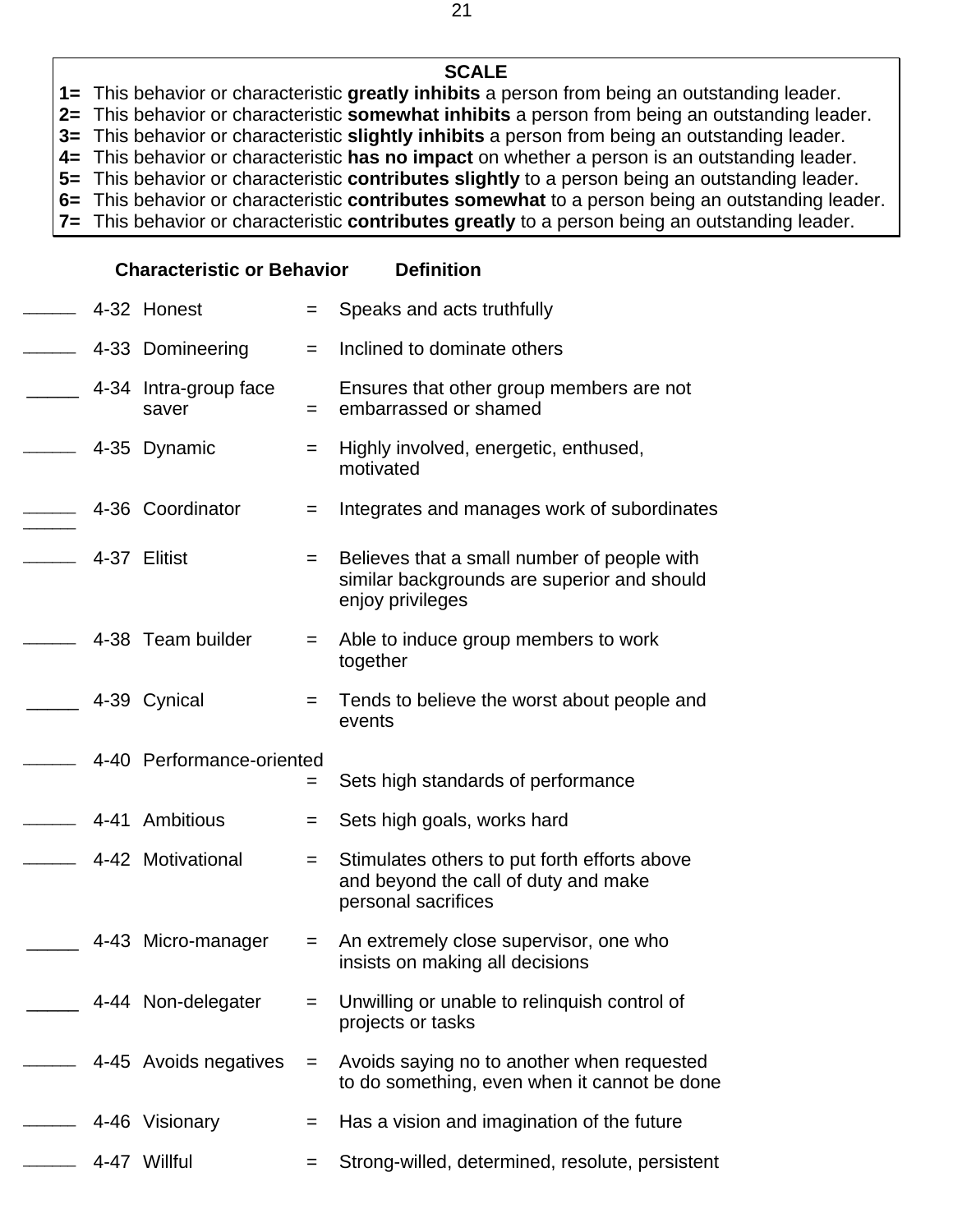**1=** This behavior or characteristic **greatly inhibits** a person from being an outstanding leader.

**2=** This behavior or characteristic **somewhat inhibits** a person from being an outstanding leader.

**3=** This behavior or characteristic **slightly inhibits** a person from being an outstanding leader.

**4=** This behavior or characteristic **has no impact** on whether a person is an outstanding leader.

**5=** This behavior or characteristic **contributes slightly** to a person being an outstanding leader.

**6=** This behavior or characteristic **contributes somewhat** to a person being an outstanding leader. **7=** This behavior or characteristic **contributes greatly** to a person being an outstanding leader.

### **Characteristic or Behavior Definition**

|  | 4-48 Ruler                 | $=$ | Is in charge and does not tolerate<br>disagreement or questioning, gives orders |
|--|----------------------------|-----|---------------------------------------------------------------------------------|
|  | 4-49 Dishonest             | $=$ | Fraudulent, insincere                                                           |
|  | 4-50 Hostile               | $=$ | Actively unfriendly, acts negatively toward<br>others                           |
|  | 4-51 Future-oriented       | $=$ | Makes plans and takes actions based on<br>future goals                          |
|  | 4-52 Good<br>administrator | $=$ | Has ability to manage complex office work and<br>administrative systems         |
|  | 4-53 Dependable            | $=$ | Reliable                                                                        |
|  | 4-54 Dictatorial           |     | Forces her/his values and opinions on others                                    |
|  | 4-55 Individualistic       | $=$ | Behaves in a different manner than peers                                        |
|  | 4-56 Ritualistic           | $=$ | Uses a prescribed order to carry out<br>procedures                              |

**This concludes Section 4. Please go on to Section 5.**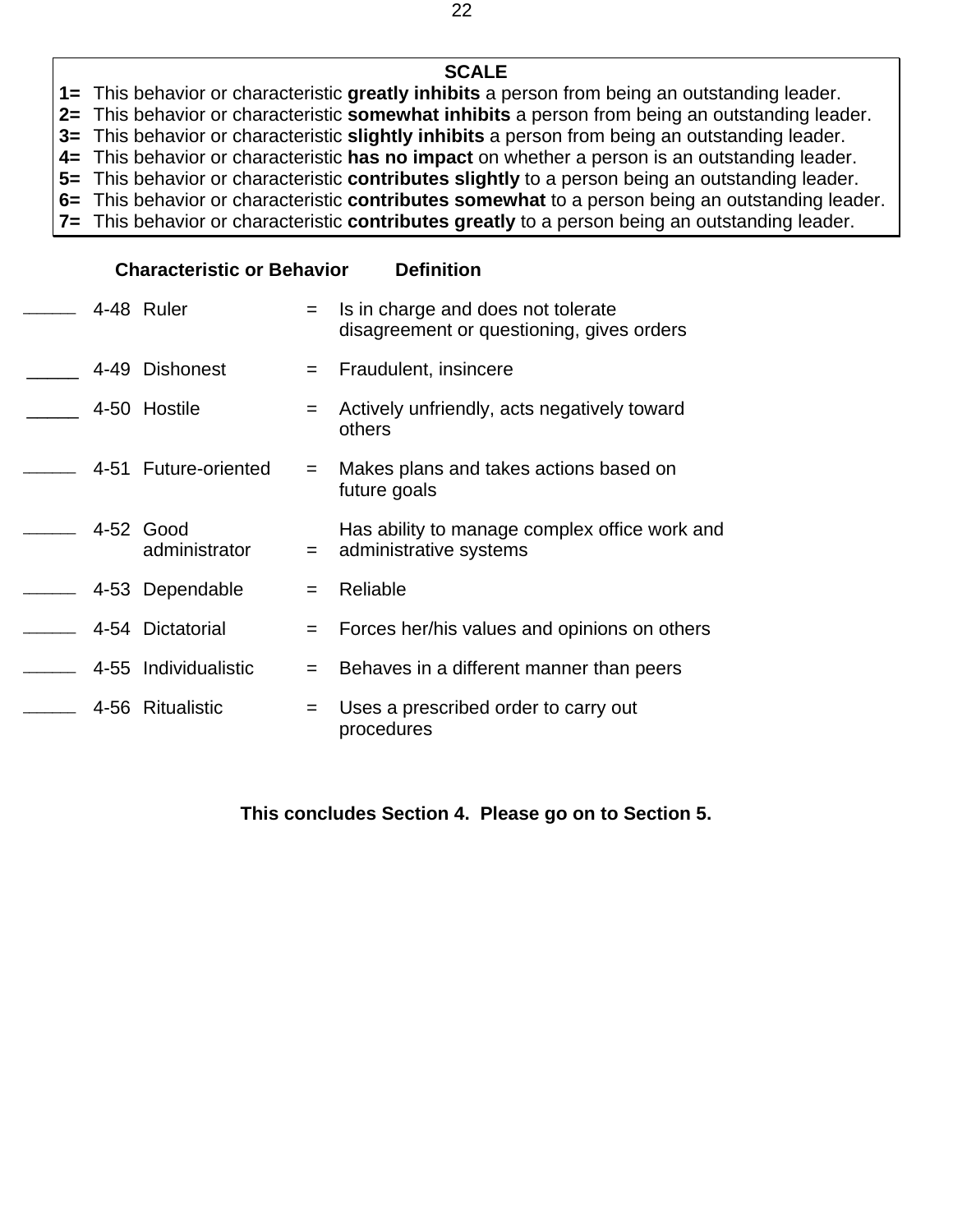### **Section 5 — Demographic questions**

Following are several questions about you, your background, and the place where you work. These questions are important because they help us to see if different types of people respond to the questions on this questionnaire in different ways. They are NOT used to identify any individual.

### **I. Questions about your personal background**

| 5-2. What is your gender? (check one)                                                             |  |
|---------------------------------------------------------------------------------------------------|--|
| 5-3. What is your country of citizenship / passport?_____________________________                 |  |
|                                                                                                   |  |
|                                                                                                   |  |
| 5-6. Besides your country of birth, how many other countries have you lived in for                |  |
|                                                                                                   |  |
| 5-8. Do you have a religious affiliation? YES/NO                                                  |  |
| 5-9 If you answered yes to question 6a, please indicate the name of the religion.                 |  |
| Questions about your family background                                                            |  |
|                                                                                                   |  |
|                                                                                                   |  |
| 5-12. What language(s) were spoken in your home when you were a child? __________                 |  |
| Questions about your work background                                                              |  |
|                                                                                                   |  |
|                                                                                                   |  |
| 5-15. How long have you worked for your current employer?______ years and _____ months.           |  |
| 5-16 Have you ever worked for a multinational corporation? YES / NO                               |  |
| 5-17. Do you belong to any professional associations or networks? (circle one) ___ YES / NO       |  |
| 5-18. Do you participate in any industrial or trade association activities? (circle one) YES / NO |  |